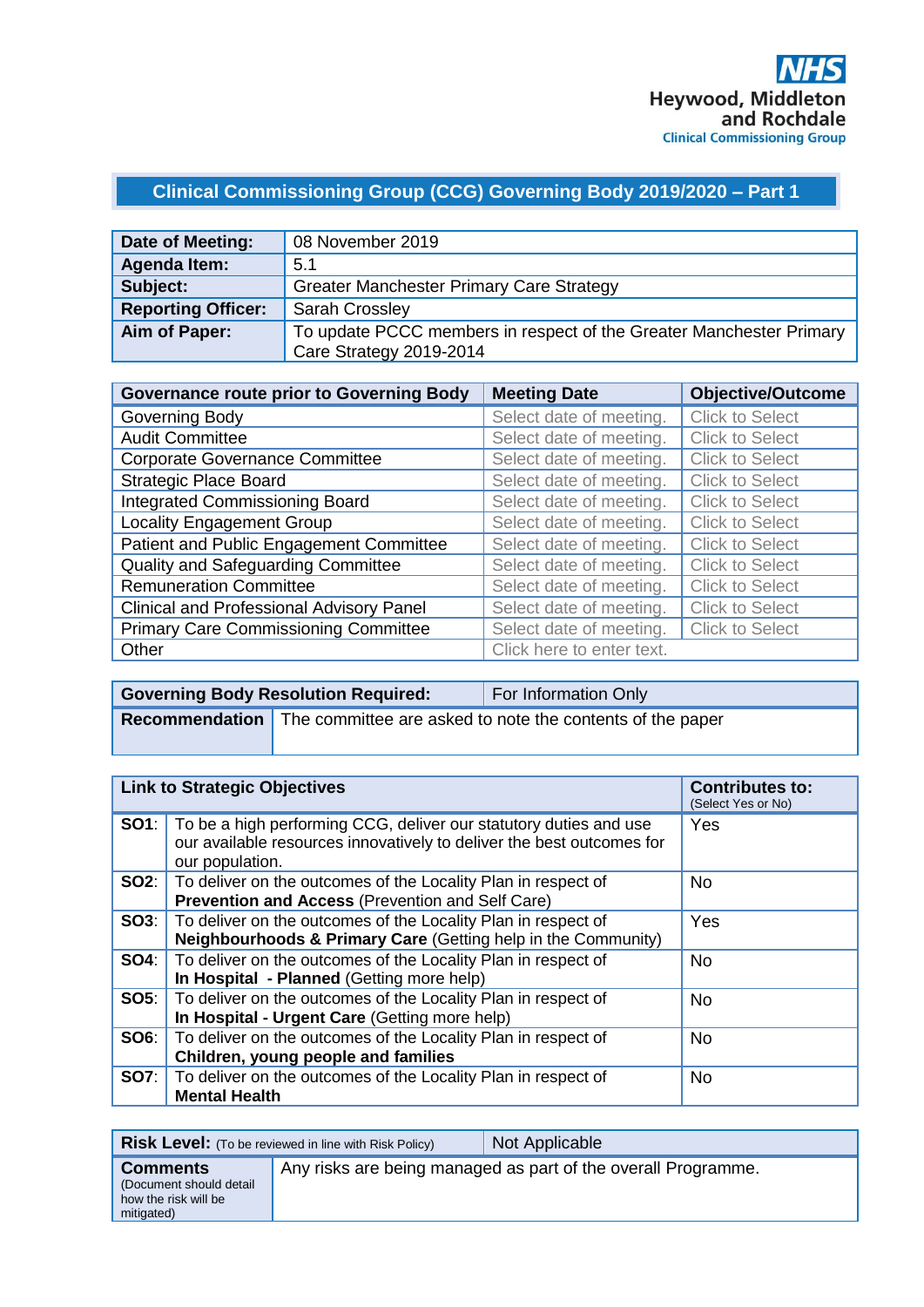| <b>Content Approval/Sign Off:</b>                                 |                                                                  |
|-------------------------------------------------------------------|------------------------------------------------------------------|
| The contents of this paper have been<br>reviewed and approved by: | Director of Operations / Executive Nurse,<br><b>Karen Hurley</b> |
| <b>Clinical Content signed off by:</b>                            | Not applicable                                                   |
| Financial content signed off by:                                  | Not Applicable                                                   |

|                                                       | <b>Completed:</b> |
|-------------------------------------------------------|-------------------|
| Clinical Engagement taken place                       | Not Applicable    |
| Patient and Public Involvement                        | Not Applicable    |
| <b>Patient Data Impact Assessment</b>                 | Not Applicable    |
| Equality Analysis / Human Rights Assessment completed | Not Applicable    |

# **Executive Summary**

#### **Aim**

This paper is provided to the Primary Care Commissioning Committee to update them in relation to the recently published draft Greater Manchester Primary Care Strategy 2019-2024.

#### **Background**

The Greater Manchester Primary Care Strategy has been written by the Greater Manchester Health and Social Care Partnership. The document aims to support the long-term vision for Primary Care across Manchester with a view to improving the health and wellbeing of Greater Manchester residents along with contributing to the economic viability of the region.

The plan was co-produced, and input has been provided from the patients and public, primary care commissioners, GP, dental, optometry and pharmacy providers, the VCSE sector, acute trusts.

The plan has been through the GM internal governance with the paper being taken to the Joint Commissioning Body and the Directors of Commissioning meetings and is now being shared with CCG Primary Care Commissioning Committees to ensure everyone is kept abreast of the changes ahead.

# **Summary**

The document, attached, describes the achievements to date in line with the previous strategy such as £41.2m of the GM transformation fund being invested in primary care, patients being able to access appointments in the evenings and weekends etc.

It highlights the challenges we face across Greater Manchester such as oral health, cardiovascular, respiratory and cancer and the need to improve access in community to optometry and community pharmacy.

With all this in mind, GMHSCP have refreshed the strategy to ensure continuous improvement across the region with the plan closely aligning to the Greater Manchester Model of Unified Services bringing services together to respond to residents needs. Also, GMHSCP felt that the focus on neighbourhoods and place-based working provided an ideal opportunity to refresh the existing plan.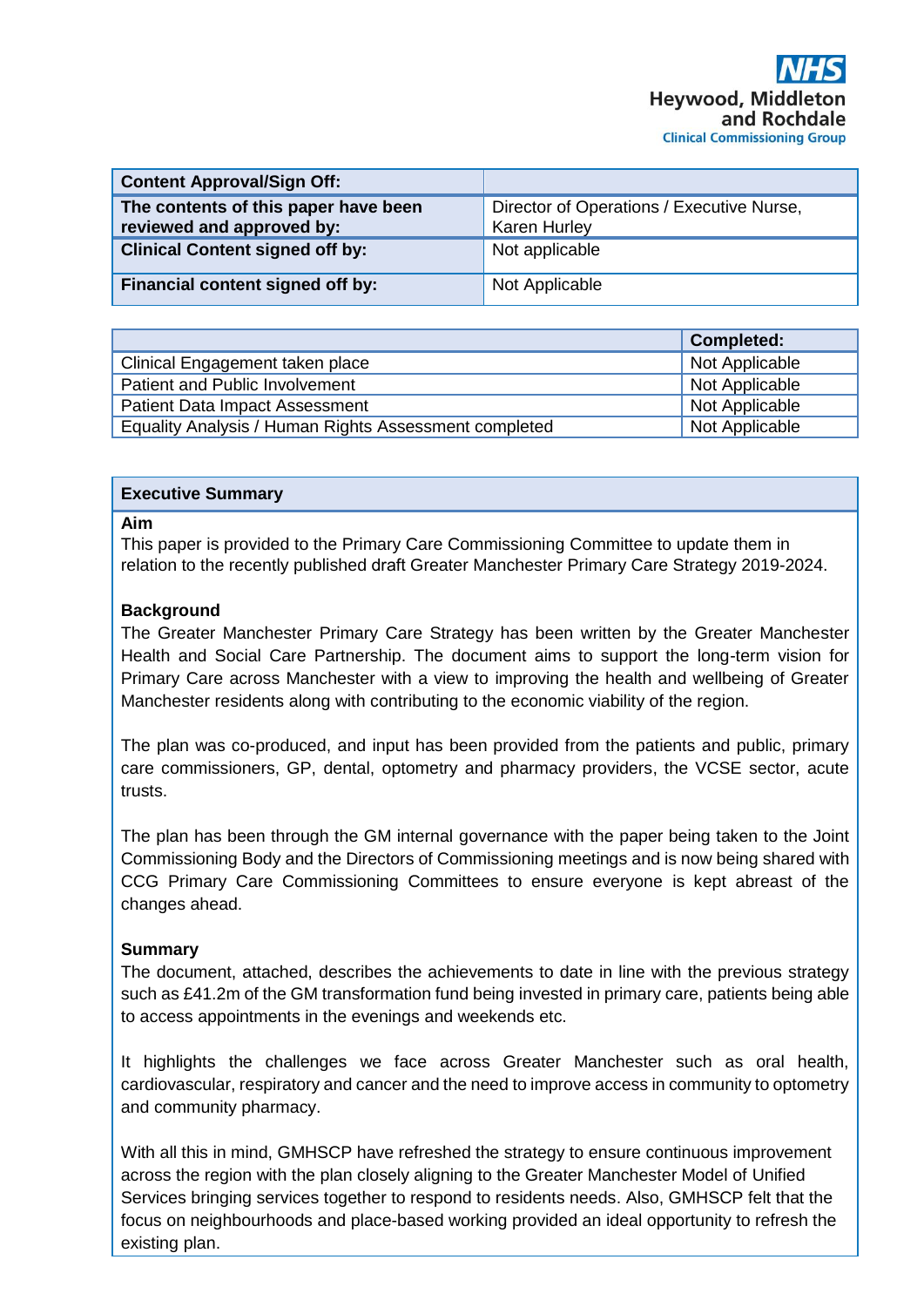The recently revised plan covers the following:

# Thinking Locally

Ensuring services work more closely together and relationships are strengthened between INTs, Primary Care (including wider primary care services), LCOs etc.

# Primary Care Networks

Supporting the development of PCNs and ensuring shared outcomes via truly integrated care.

# Continuity of Care

Facilitating the sharing of records across providers and rolling out group consultations to support those with Long Term Conditions.

# Digitally Enabled Primary Care

Embracing new technologies such as online consultations, the NHS App, patient access to their health records.

# Prevention and Early Detection

Peer support for people managing Long Term Conditions, increasing the number of professionals who can support these patients in the community and aligning health campaigns to the outcomes of the GM Population Health Plan e.g. oral health, obesity cancer and smoking.

# Targeting those at Risk

Increasing early identification of a range of conditions and the implementation of the GM Community Sight Loss Framework

# Encouraging Self-care

Developing a whole-system approach to self-care across GM and ensuring patient feel empowered in relation to their own care.

# Health and Wellbeing Support

Providing full coverage of the Healthy Living Programme across GM.

# Person and Community Centred Approaches

Easier access to non-clinical support where appropriate, development of training for health professionals relating to different types of primary care consultations e.g. social prescribing/health coaching and the development of relationships with the Voluntary Community and Social Enterprise Sector

# New Models of Care

Sharing the learning from models such as focused care, high impact primary care etc to support seamless care that supports the avoidance of unnecessary admissions to ensure people are supported within the community when it is appropriate.

# Urgent Primary Care

Ensuring same day interventions where necessary, offering general practice appointments during evenings and weekends, connecting patients with minor illnesses to a community pharmacy, rolling out the GM Urgent Dental Telephony and Clinical service, ensuring there is an integrated urgent care service with a single point of access in each of the Manchester localities etc.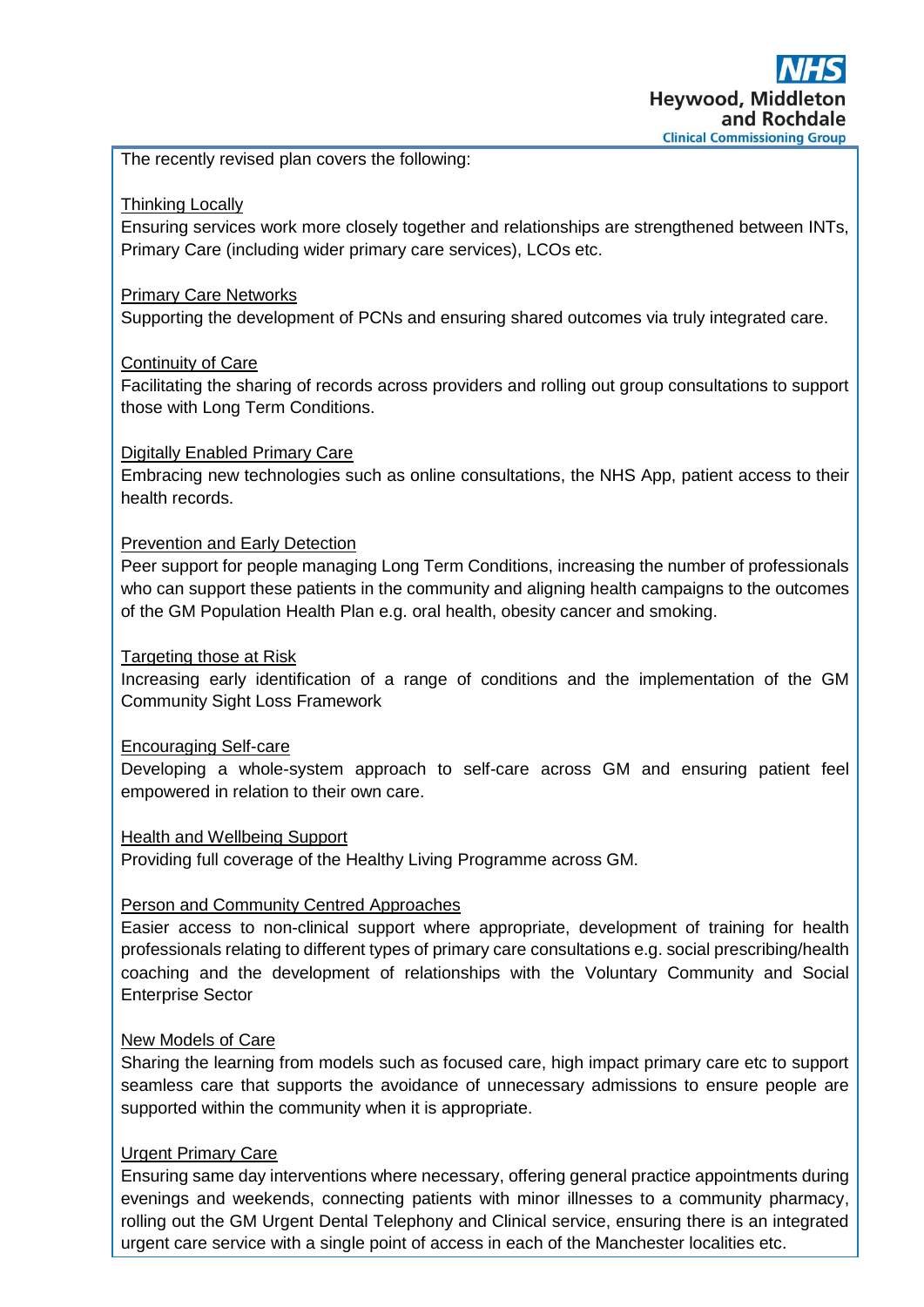# **Estates**

Being innovative in the use of existing estates to ensure providers have the flexibility to meet patient needs and to support the delivery of 'place-based services'.

# Public Engagement

Embedding person centred conversations within primary care

# Reducing Inconsistency

Use of the primary care dashboard to highlight unwarranted variation and the development of metrics to support assurance across wider primary care; specific areas to address are mentioned such as further reductions in anti-biotic prescribing.

# Tacking Inequalities

Full population coverage regarding Pride in Practice, embracing the GM Carers Charter, rolling out the Enhanced Heath in Care Homes framework etc.

# Communities of Interest

Ensuring communications and engagement strategies better target people who share an identity such as ethnicity or those who share an experience such as homelessness and creating opportunities for peer support and social networking.

# Support for Primary Care Excellence

Continued roll out of the GP Excellence Programme and the development of a model for GM Primary Care Excellence.

# Using Information for Improvement

Using real time data to support decision making, developing an automated workforce data collection tool to highlight any gaps and scaling up the Electronic Pharmacy Referral System pilot across GM

# Seamless Care

This links to the point above regarding scaling up the Electronic Pharmacy Referral System pilot across GM to improve the transfer of information relating to medicines from secondary care to community settings. Also enabling retinal images to be transferred between primary and secondary care.

# Raising Medical Standards

Reviewing the implementation of the GM Primary Care Medical Standards to focus on outcomes rather than processes and linking this to PCNs to ensure the identification and reduction of unwarranted variation across individual neighbourhoods.

# Sustainable Primary Care

Implementation of the GM Primary Care Workforce Strategy, scaling up the GP Retention and international Recruitment programmes across GM, reviewing the impact of the GM Primary Care Reform Programme etc.

# Environmental Sustainability

Ensuring GM is a healthy place to live and work by addressing wider environmental issues such as the NHS carbon footprint.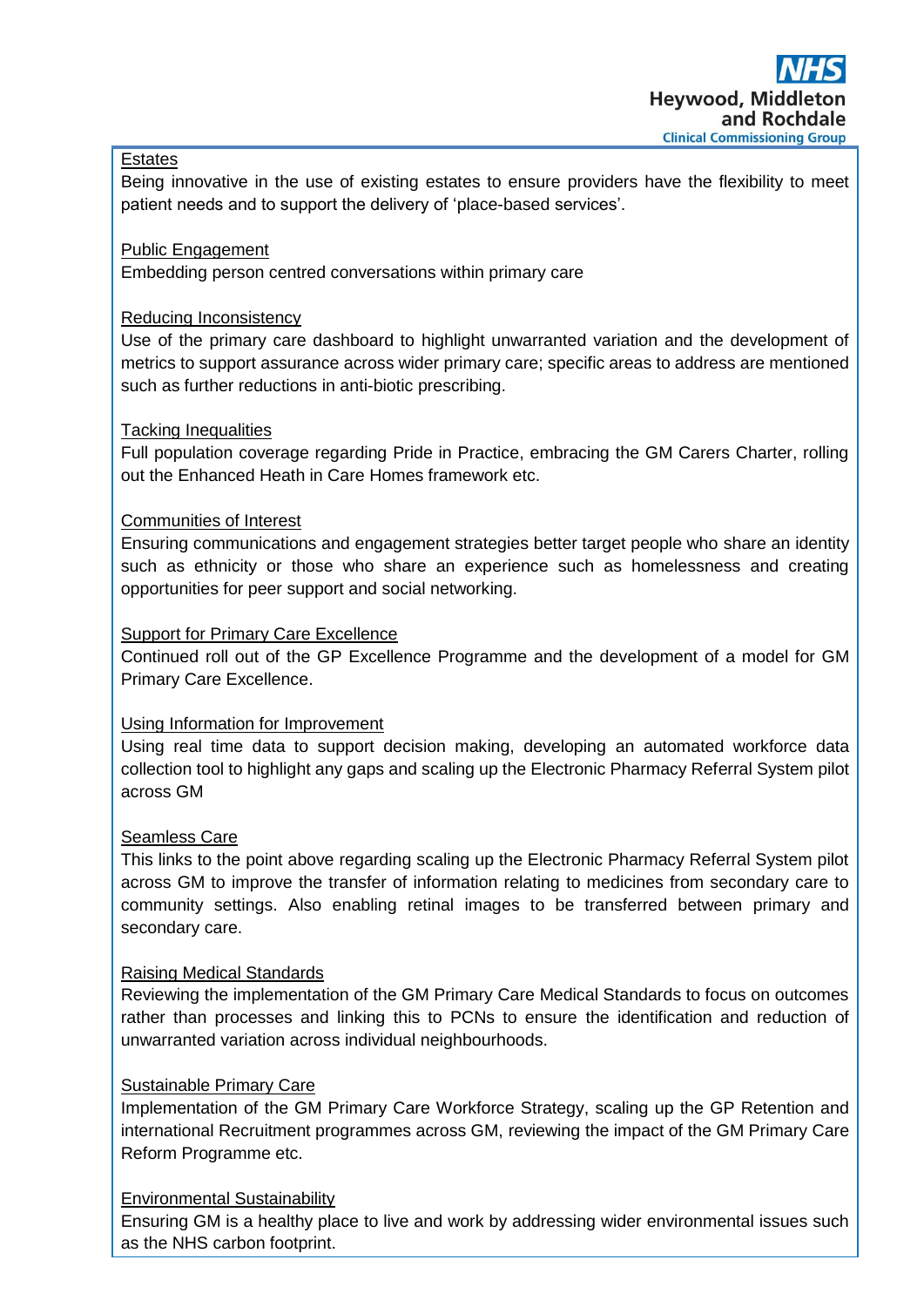# **Workforce**

Establishing an integrated training hub in each GM locality, embedding new roles such as Physician Associates, exploring opportunities for pharmacy technician led services and maximising opportunities in relation to the return to practices and retire to work programmes etc all in an attempt to support recruitment and retention across GM.

# Improved Relationships

Improving relationships between the Primary, Community and Secondary workforce to support them to work together and communicate in ways that support an integrated, co-ordinated and person-centred approach to patient care.

# **Strengthening System Leadership**

Facilitating organisational development across primary care to ensure leaders have the expertise required to support the changing shape of primary care in GM.

# Care Closer to Home

Ensuring primary care providers have the necessary skills and competencies to deliver a range of services in the community that may have traditionally been provided in secondary care.

# **Next Steps**

A workshop was held week commencing 21<sup>st</sup> October 2019 to determine next steps. During this session it was agreed that an implementation plan would be developed with the final strategy and a draft implementation plan being taken to the Partnership Exec Board at the end of November.

# **Recommendation**

The committee are asked to note the contents of the paper.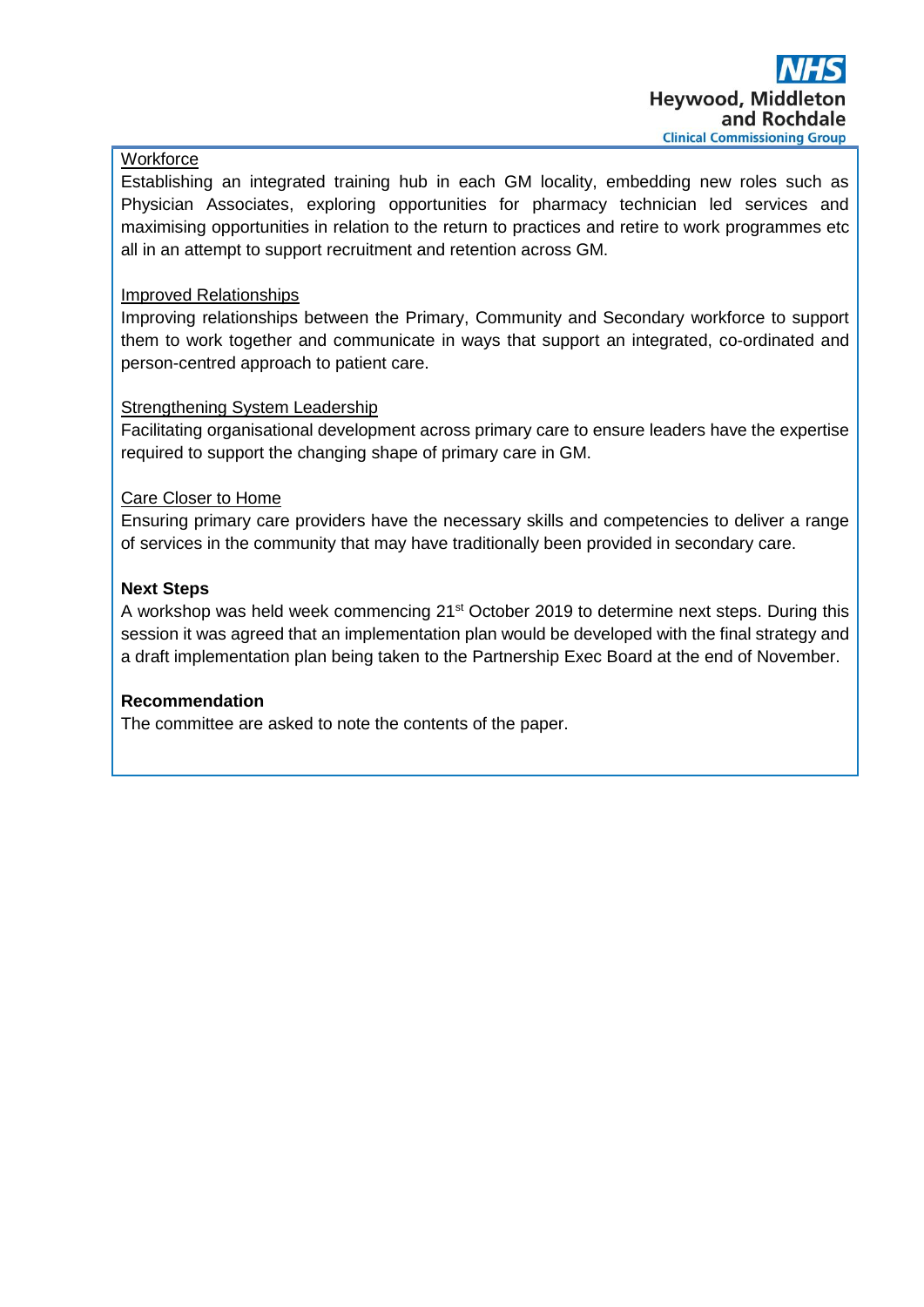

# **GREATER MANCHESTER PRIMARY CARE STRATEGY**

**2019 - 2024**



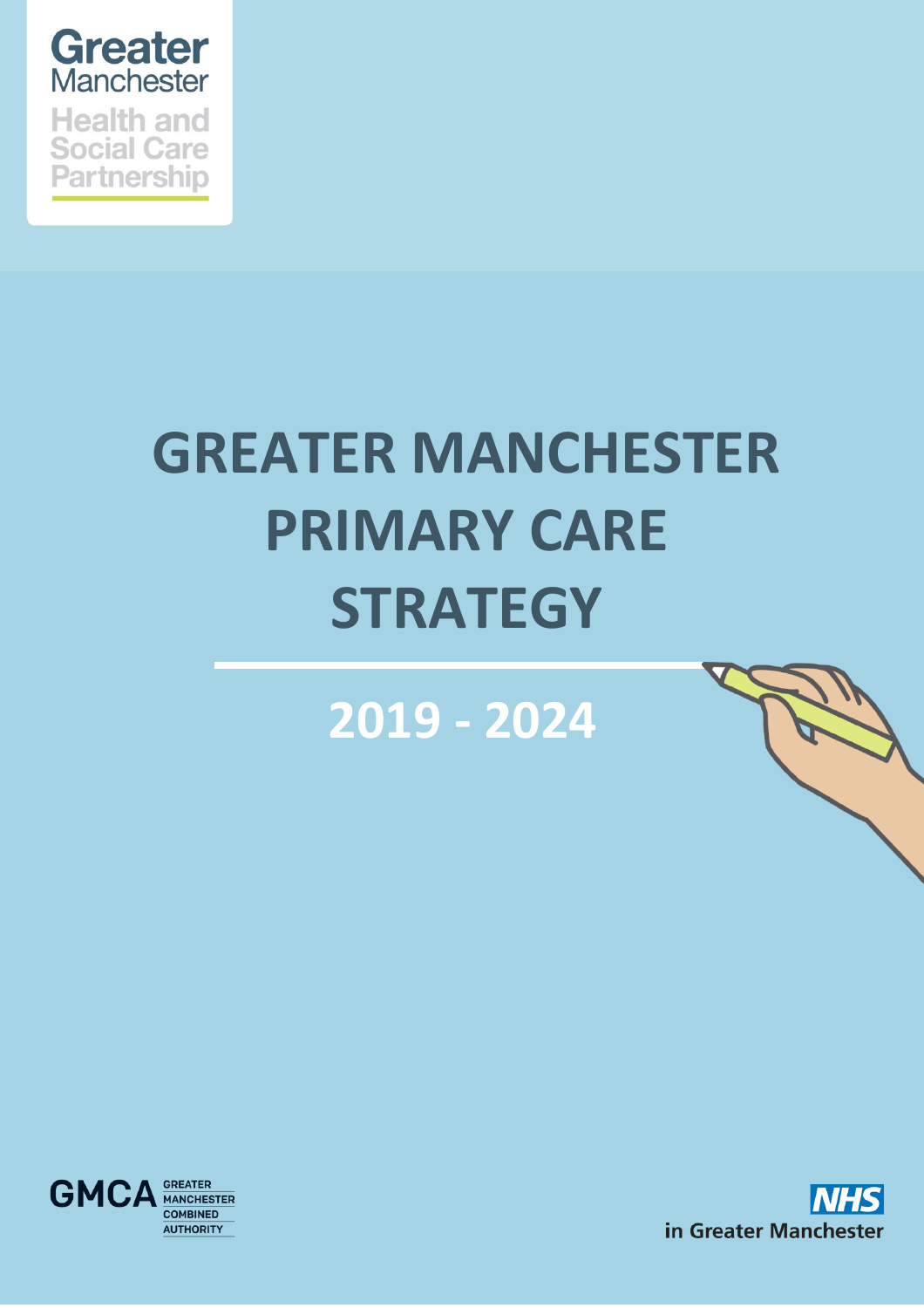# <span id="page-6-0"></span>**CONTENTS**

| OUR VISION FOR PRIMARY CARE  3       |  |
|--------------------------------------|--|
|                                      |  |
| <b>OUR MODEL OF CARE  19</b>         |  |
|                                      |  |
| SUSTAINABLE PRIMARY CARE  29         |  |
| HOW WE WILL DELIVER THE STRATEGY  33 |  |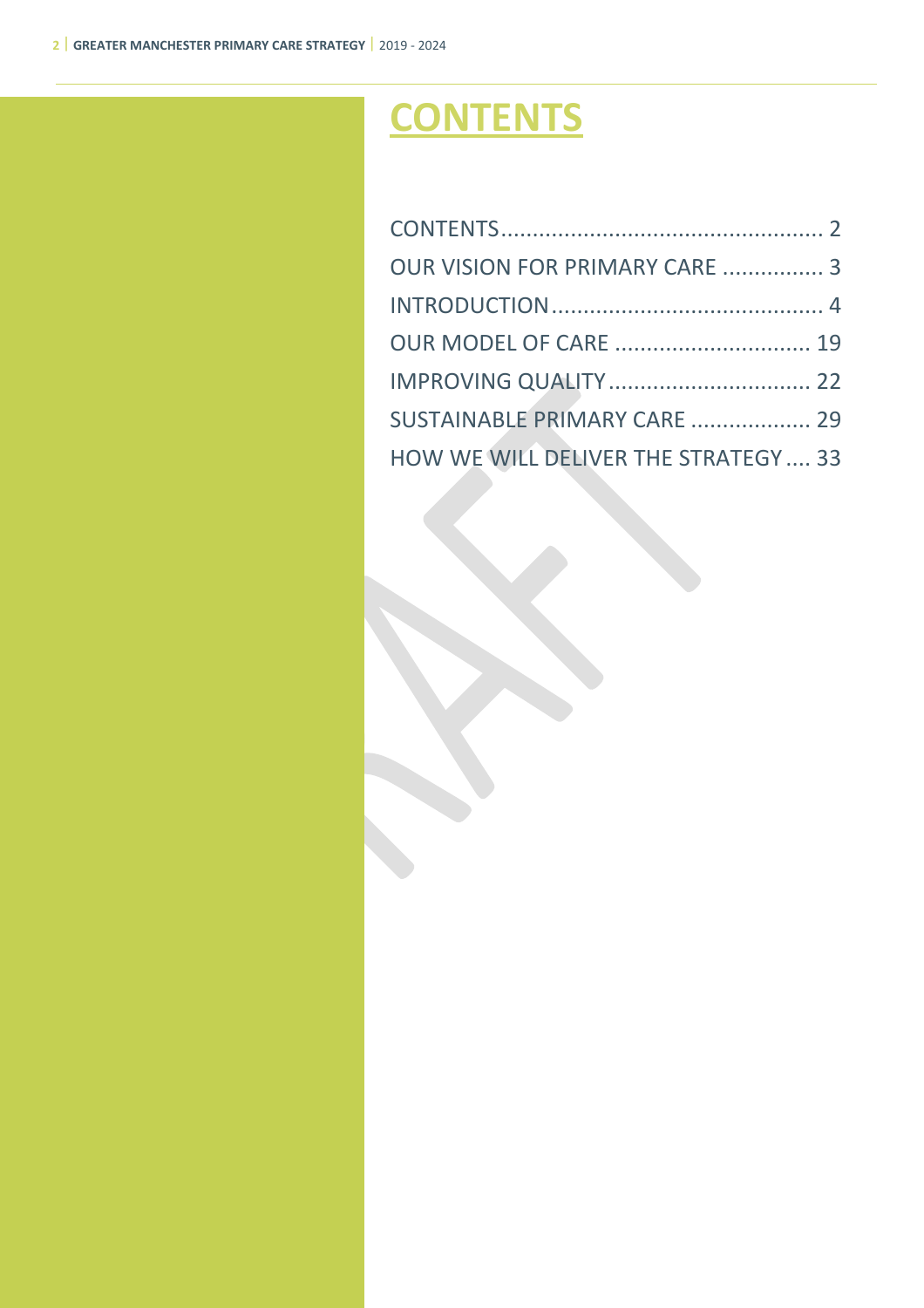# <span id="page-7-0"></span>**OUR VISION FOR PRIMARY CARE**

# Across Greater Manchester (GM) we aim to deliver the fastest and greatest improvement in the health and wellbeing of our whole population, creating a strong, safe and sustainable health and care system that is fit for the future.

This five-year primary care strategy aims to expand the traditional concept of primary care to create a much wider integrated health system to achieve the broader, long-term vision for Greater Manchester. This will improve the health and wellbeing of GM residents and contribute to the further economic viability of the region. The traditional model of primary care will evolve, with more focus on digitally enabled, multidisciplinary, integrated and preventative support, based in the right place for local populations. This will not only improve the quality of primary care delivery and improved population health outcomes, it will also ensure its future sustainability.

The NHS Long Term Plan describes how digitally enabled, Primary Care Networks (PCNs) will take a proactive approach to managing population health and better identify those that would benefit from more targeted support, including dedicated support to care home residents. It states that fully Integrated community-based health care will be provided by multidisciplinary teams including GPs, pharmacists, district nurses, and allied health professionals, working across primary care and hospitals.

In Greater Manchester, we will deliver this and much more.

Our people and communities will have access to high quality, fully integrated, place-based care and be provided across neighbourhoods of 30-50,000 people. The power of our 67 Primary Care Networks (PCNs) will be integral to the design and delivery of these and will collaboratively, as a vital part of their local communities, with general practice, pharmacy, dentistry and optometry operating as a single system. Multidisciplinary working will be commonplace, with strong relationships and seamless care across primary, community and secondary care, Local Care Organisations and the VCSE sector.

People will be able to be proactively manage and take more responsibility for their own physical and mental wellbeing, supported by their local community, the VCSE sector and a broad range of health and care professionals. People in GM will live well and to their full potential, with more people in employment, living healthier lifestyles and with good mental health.

The primary care workforce will be much broader in terms of roles and skills. They will feel recognised and valued, with parity of esteem across organisations and sectors. They will enjoy fulfilling work that provides opportunities for development and career progression.

This primary care strategy signals a renewed focus on integrated delivery across neighbourhoods, population health and working at scale, while making the best use of the collective skills in primary care and the community to meet current challenges and maximise the opportunities to improve people's healthy life outcomes. It is about people and places, not organisations and boundaries.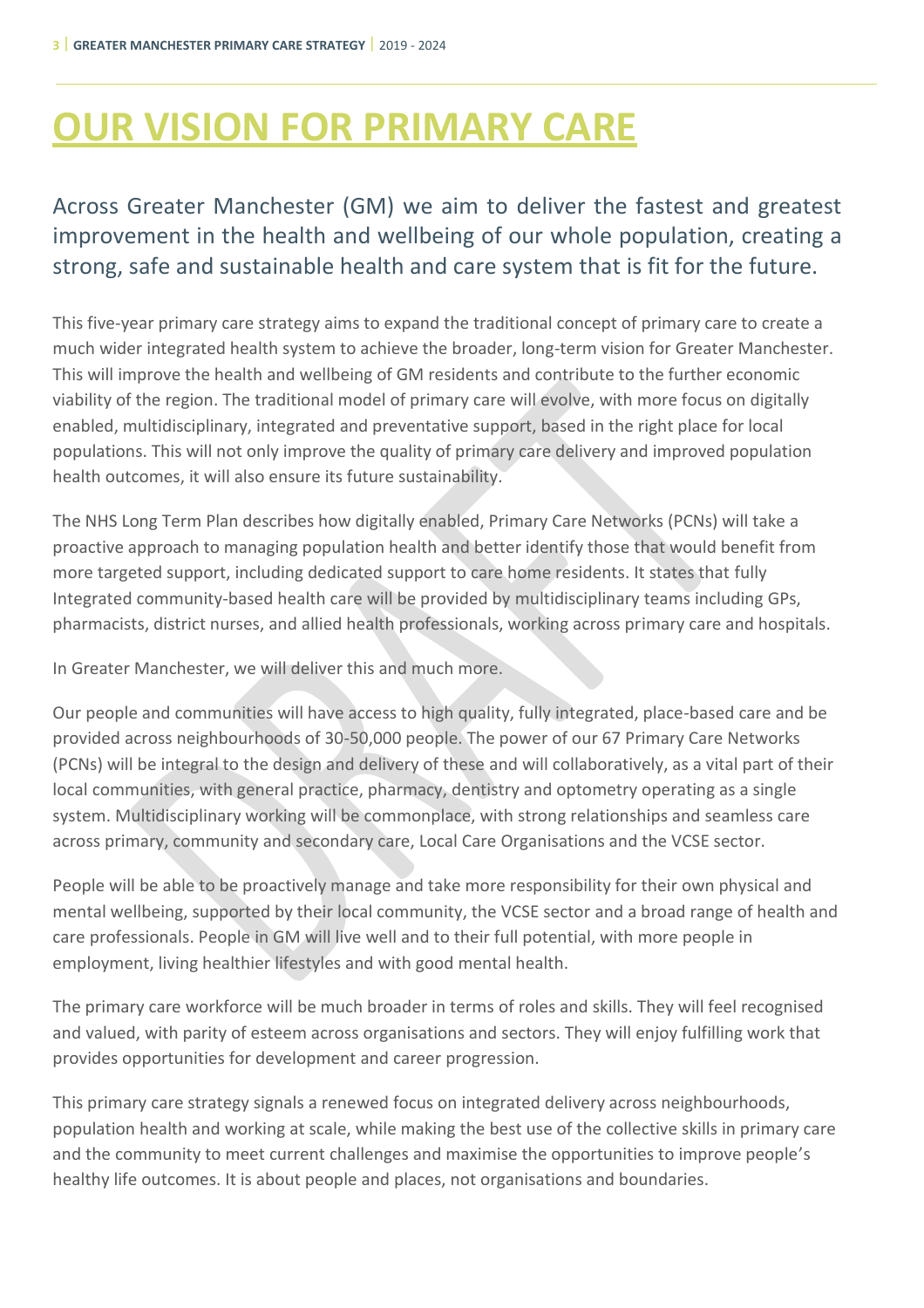# <span id="page-8-0"></span>**INTRODUCTION**

On 1 April 2016 Greater Manchester became the first region in the country to have devolved control over integrated health and social care budgets, a sum of more than £6bn. A year later, Greater Manchester got a mayor and extra powers to make decisions locally to tackle wider problems that affect people's health and everyday life.

# **Greater Manchester Context**

Greater Manchester (GM) has many strengths as well as many challenges. With around 2.8 million people living in GM, the population grew over 170,000 in the last decade. There is a £7 million gap between public spend and tax income. Around 65,000 people are out of out of work, which includes 1/4 of 16-19 year olds. Currently the life expectancy of women in GM is 81.3 years compared to the England average of 83.1. For men, the life expectancy in GM is 77.8 which is below the England average of 79.5. Around 441,000 of GM residents are aged 65 and over. That figure grew by over 50,000 in the last 25 years. 268 people are rough sleeping in GM, with another 18,000 at risk of becoming homeless.

Across GM we have 10 local authorities, over 15,000 voluntary organisations, community groups and social enterprises, 15 NHS trusts, a GM police service, a GM fire and rescue service, 10 Clinical Commissioning Groups and over 2000 points of primary care delivery (including general practice, community pharmacy, community optometry and general dental service). As the only city region with health devolution, we are able to remake the connection between health and other public services that has been lost over the years.

# **The basis for change**

Because devolution means decisions are now made right here, in Greater Manchester, we can do something about the issues that affect all 2.8 million of us – such as helping children have the best start in life, improving our physical and mental health and helping us stay well for as long as possible. Primary care has a major role to play in this.

The GM plans for devolution reflect a clear and distinct philosophy – that the NHS is part of a wider system of population health, accountable to the people through the framework of local democracy. Devolution continues to offer the unique opportunity to take charge and do things differently to meet local people's needs.

'Taking charge of our health and social care in Greater Manchester<sup>'1</sup> (2015). Described primary care as the driving force behind a new approach focused on predicting and preventing ill health, and at the heart of new models of care that enable this approach to be embedded in all 10 Greater Manchester localities.

The GM five-year primary care strategy was launched in early 2016 – 'Delivering integrated care across Greater Manchester: The primary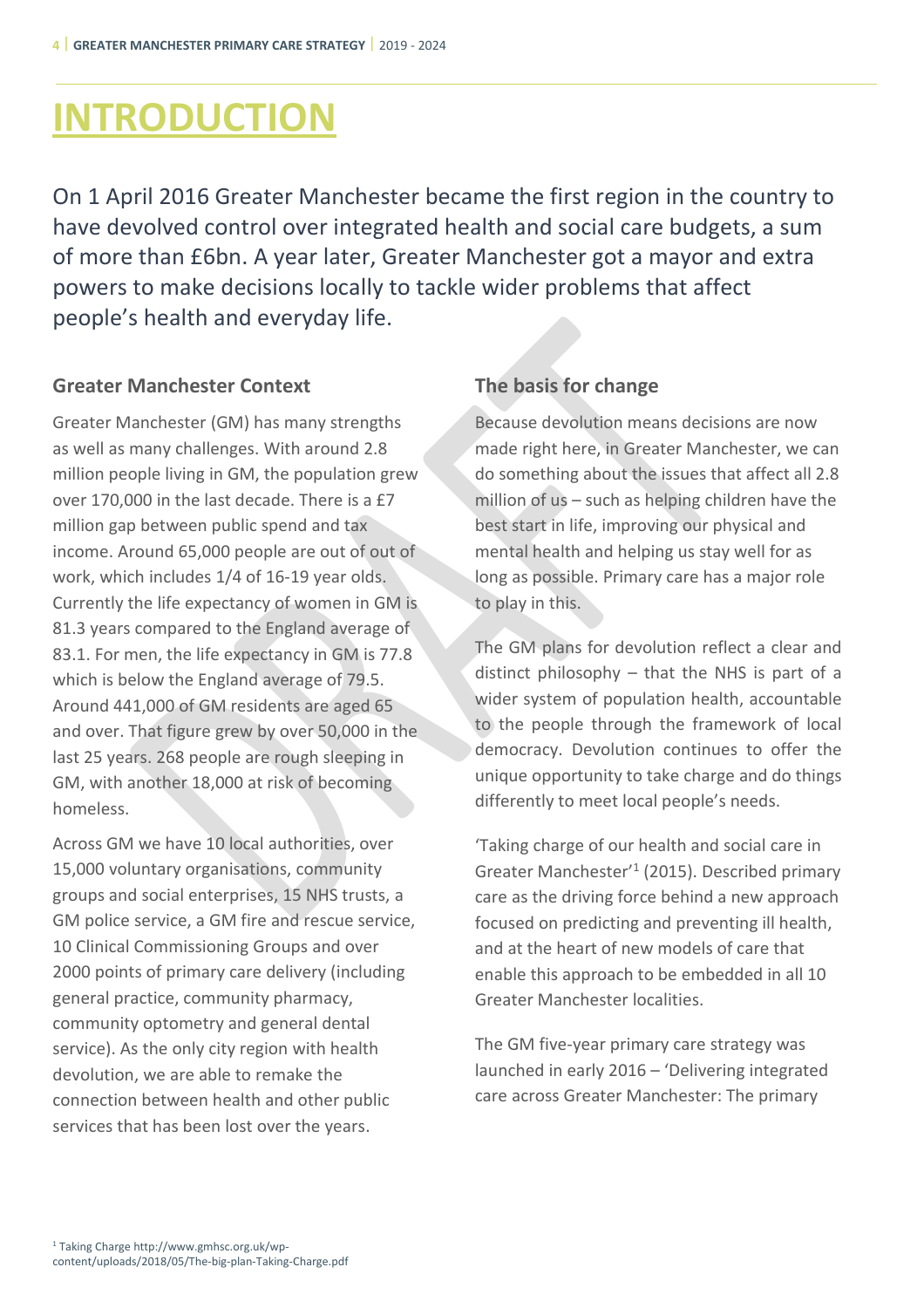care contribution'<sup>2</sup> – outlined how our providers and professionals could collectively work towards achieving the Greater Manchester ambition.

# **What we have achieved already**

We want to build on what has been achieved in line with our earlier primary care strategy. The three areas of focus in this updated version expand on many of the successes outlined below.

£41.2m of the Greater Manchester Transformation Fund has been invested in general practice, over four years, to deliver the Primary Care Reform Programme – the GM response to the GP Forward View. Primary care will continue to drive forward this ambitious programme as a system to support general practice and facilitate transformational change.

People can now access general practice for routine appointment as well as urgent contact any day of the week, with all Greater Manchester localities offering full population coverage during evening and weekends. This means general practice is providing **1,500 hours** of time from GPs, nurses, Health Care Assistants and Pharmacists during evenings and weekends. This also means there is greater scope to provide a wider range of services outside of traditional daytime hours.

It is also easier for people to see a pharmacist, either in their community or in general practice. There are over **700** community pharmacies across Greater Manchester, with the majority open during weekends and many open from 6am until midnight. There are now over **100** pharmacists working as part of general practice teams, providing direct patient care for both

acute and long-term conditions with a particular emphasis on supporting patients to get the best outcomes from their medicines. This makes pharmacists a very accessible community asset.

Over **700 Early Years settings** in four targeted localities have joined in the supervised tooth brushing scheme that forms a key part of our oral health transformation programme for under-fives in Greater Manchester. The ambition is to achieve this across the whole of GM.

Nearly 99% of community pharmacies have trained patient-facing staff to be 'dementia friendly'. This is an estimated **2500 dementia friends** in community pharmacies. A similar programme has commenced in dental practices, with further plans to roll out to optical practices. This has contributed to Greater Manchester being officially recognised as an 'age-friendly' city-region (the first in the UK). It is our ambition for all primary care providers to be 'dementia friendly' by 2021.

So far, **5,000** primary care professionals have been trained as part of the Pride in Practice<sup>3</sup> (PiP) quality assurance service that supports primary care providers to strengthen relationships with the lesbian, gay, bisexual and transgender (LGBT) community. As a result, according to our 2018 patient survey, 100% of transgender patients at PiP-accredited general practices felt their GP was supportive of their gender identity and medical transition. All 2000 primary care providers will have achieved Pride in Practice status by 2022.

Across GM we have rolled out enhanced sight tests for people with learning disabilities. This means that accredited community optical

<sup>2</sup> The primary care contribution http://www.gmhsc.org.uk/wpcontent/uploads/2018/04/GMHSC-Partnership-Primary-Care-Strategy.pdf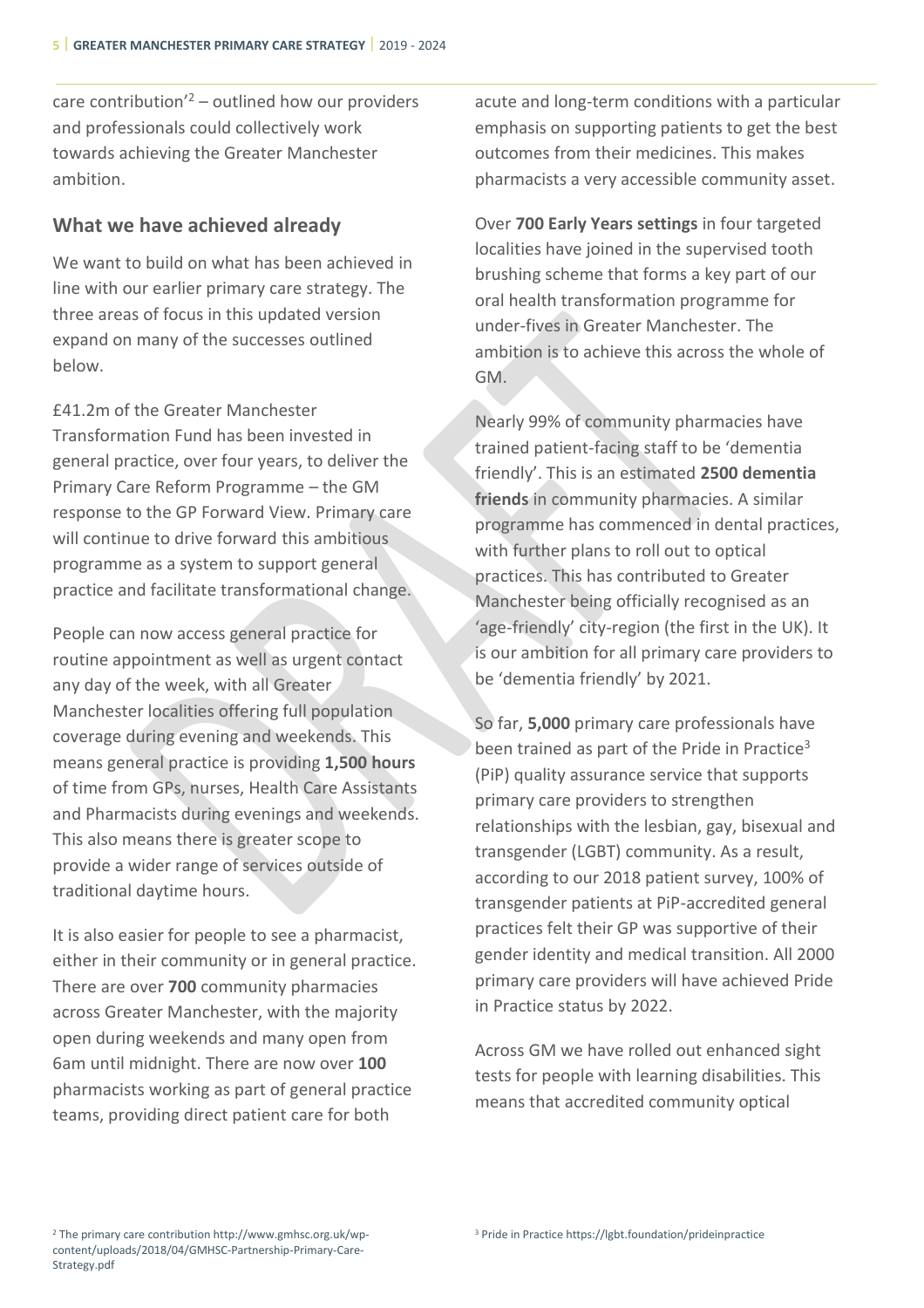practices can offer longer or split appointments and people with learning disabilities know where they can go and get onward referral and treatment if needed.

Administrative and clerical staff at Greater Manchester general practices are better prepared to actively signpost people to appropriate services and manage clinical correspondence, with over **1,700** of them having received specialist training. Care navigation and active signposting services are increasing the use of services out in the Community, reducing GP appointment times and ensuring people receive the appropriate care in the right place at the right time.

Primary care providers are doing more to deliver holistic messages and advice. The 'Healthy Living' programme recognises the valuable role that providers can play in supporting people to live healthier lives and in promoting health and wellbeing. Already **95%** of community pharmacies in Greater Manchester are 'Healthy Living' pharmacies. The Healthy Living Framework has also been developed for optical and dental practices with the roll out commencing during 2019 and fully embedded by 2022.

Across GM we are actively promoting primary care to new recruits through initiatives such as the first Greater Manchester-wide primary care careers event, which was attended by more than **100 school and college** aged young people.

Our GP Excellence Programme, in partnership with the Royal College of General Practitioners (RCGP), is supporting general practice in important areas such as rescue, resilience, improvement and excellence. So far this has included helping GP practices with their Care Quality Commission (CQC) compliance, delivering organisational resilience, development and GP management training and courses on 'working at scale'. At least **160 practice managers** are supported in

management development and education through diploma courses. Our ambition is to expand GP Excellence to all primary care providers by 2021.

The Greater Manchester Health Care Academy has been established to provide training and support to Community Pharmacists and their wider teams, to ensure that the workforce going forward is fit for purpose, its potential maximised, and staff are developed and supported to meet the needs of the population. Although developed for community pharmacies, there is scope to extend this model to all primary care.

These achievements show that GM is on the right track. So does the 'NHS Long Term Plan' (LTP), published by NHS England in January 2019, which echoes the Greater Manchester ambition to do things differently. It focuses on prevention and health inequalities, supporting the workforce and making better use of data and technology. It also places primary care at the centre, setting out an ambition to give everyone the best start in life, provide worldclass care for major health problems and support people to age well.

The national plan also highlights some specific areas where the Greater Manchester approach is proving successful, such as our stop-smoking services and lung health checks in community settings.

# **Responding to fresh opportunities**

Although we are already seeing a difference in Greater Manchester's primary care provision, we cannot stand still. The LTP, wider shifts in the local landscape and ambitions will have an impact, including creating fresh opportunities for primary care to improve our population's health and wellbeing. This is why we have reviewed and updated our primary care strategy.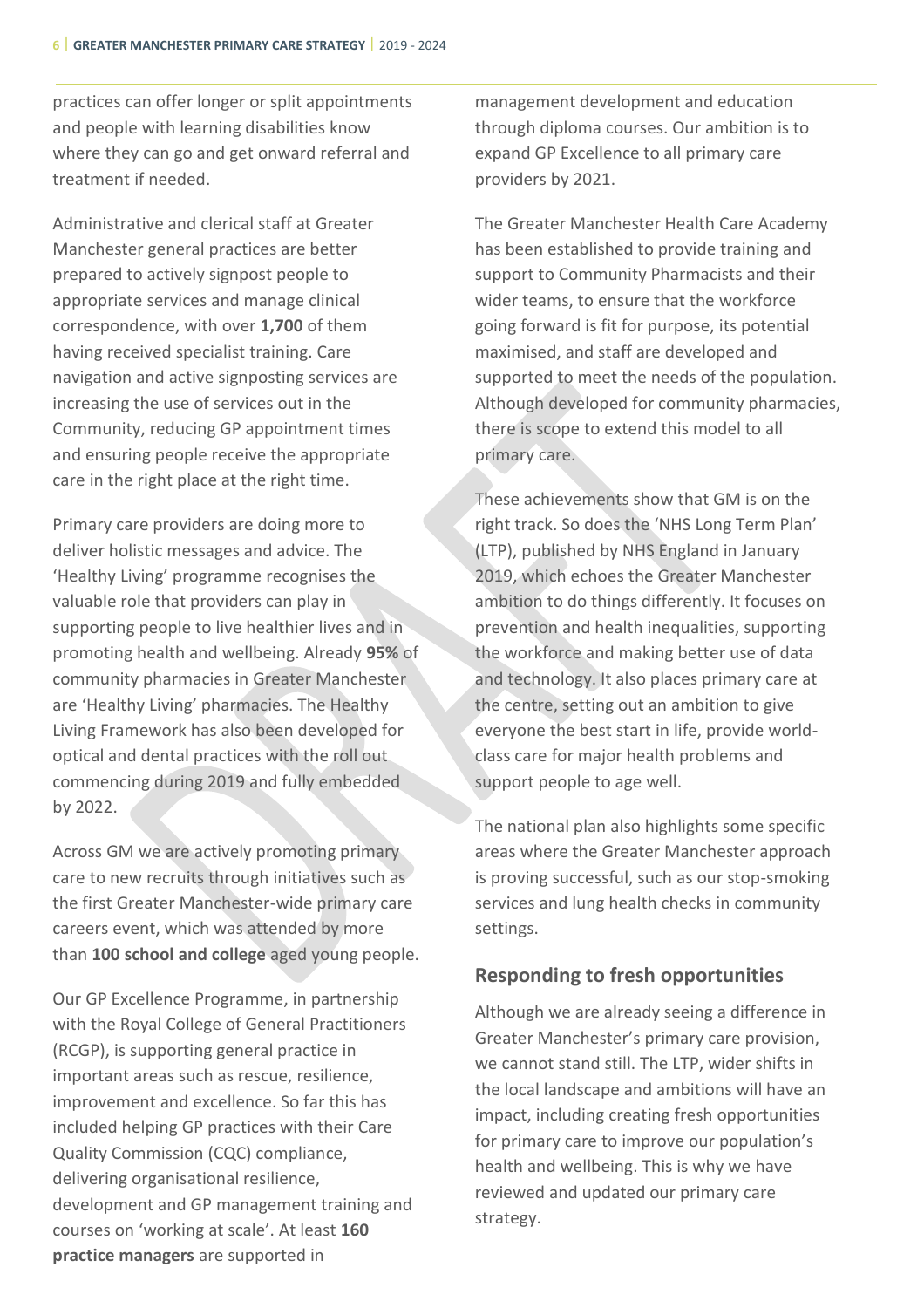In early 2019 the original strategic plan was refreshed and updated. 'Taking charge: The next five years: Our prospectus' sets out the next steps to improve people's health, create a sustainable health and care system and help achieve the region's economic potential. Specific elements of this new plan include rethinking how primary care services are commissioned, transferring more planned treatment to primary care and community settings, and introducing multidisciplinary teams as part of primary care networks to support people with conditions such as heart failure and heart disease.

This latest plan will be closely aligned to the new Greater Manchester model of unified public services (known as the 'GM Model'). This aims to bring all public services closer together, integrating their response to people's individual needs so that we can address wider health determinants such as housing, employment, policing and transport. We want to work in partnership to build on the principles of early intervention and prevention and take a more proactive approach that supports people to become healthier, resilient and empowered, and to achieve their full potential.

The GM Model is also about transforming how information is used, empowering our frontline workforce to make more informed decisions about how and when they work with individuals and families, and deliver the appropriate services at the right time.

At the heart of all these plans, including how they relate to primary care provision, is the place-based integrated care approach, built around our 'neighbourhood model' that focuses on delivering services that meet the particular needs of local populations of 30-50,000 people.

# **The big health challenges we face**

Although we have made significant steps already, there are still big challenges to address to improve our population's health.

One is poor oral health, which can be a barometer for wider health issues. It has an impact on language development and school readiness in children, diabetes control in adults, and respiratory conditions in older adults. Seven of the 10 Greater Manchester localities are among the top 30 in England with the highest levels of dental decay in five-year-olds. We want everyone to enjoy good oral health, be able to speak and socialise without pain or discomfort, and to be able to easily access the dental care they need.

Although Greater Manchester has one of the fastest growing economies in the country, people here die younger than in other parts of England. Cardiovascular, respiratory illnesses and cancer contribute to this shortened life expectancy. The good news is that treatments are improving, and figures suggest there will be a 29% increase in the proportion of people aged over 65 in Greater Manchester by 2032 and the number of over-85s is expected to double. However, this could potentially increase our population's need for more complex care.

Over 1 million of our residents live in areas among the 20% most deprived in England. Around one in three children each year start school not ready to learn and around 150,000 people are out of work due to health reasons.

The complexity of the challenges our communities face, combined with significant pressures on resources mean GM cannot respond with the same thinking and same ways of working as we have always done.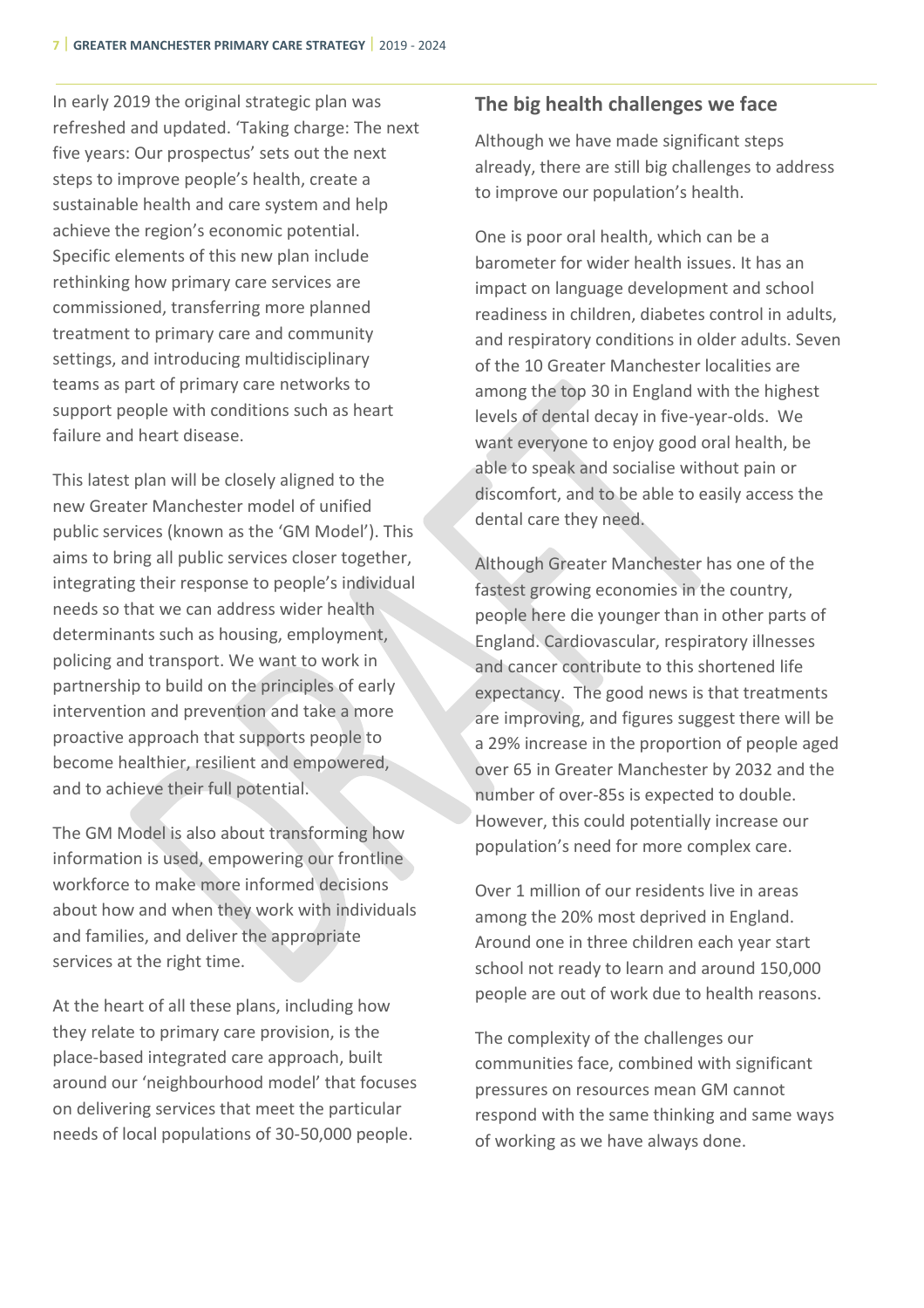# **The continuing contribution of primary care**

There is still significant work to do. Although we are part way through the delivery of the existing primary care strategy, the LTP, the focus of neighbourhoods and place-based working provides opportunity to renew the primary care ambition, build on what has already been achieved and continue to address challenges.

Primary care will be more responsive to what people need, whether they require urgent care, have a long-term condition or complex needs requiring a focused package of care and support. People will experience more joined-up services and have greater involvement in decisions about their care. There will be better access to a wider range of professionals in the community, with different ways of accessing advice and treatment such as digital, telephone and physical services.

By removing silos of provision, health and care professionals will be able to work together with local communities to deliver changes to people's life outcomes rather than services or programmes. This will also enable care and information to flow seamlessly across Greater Manchester. With an increased focus on prevention people will be able to take charge of their own health, enabling them to stay well for longer.

Collaboration in primary care will include sharing buildings, resources and expertise. This will help teams provide continuity of care between patients, their carers and their families in a resilient way, and share accountability.

This refreshed strategy provides the opportunity to redefine what we mean by primary care in the context of place-based systems. A move away from the traditional approach will enable people to access the most appropriate professional and service directly. This might include physiotherapy, midwifery,

podiatry, work advisers or social care, as well as voluntary, community and social enterprise (VCSE) organisations. New and enhanced roles in primary care, such as pharmacists in General Practice, social prescribing link workers and physician associates, will further ensure that people are always seen by the most appropriate professional, and in the most appropriate setting.

The primary care workforce in Greater Manchester will be able to concentrate on what they do best i.e. to provide high quality and accessible care for patients. This will provide not just better care for our population but offer our workforce more satisfying work and improve their work-life balance.

To make these plans a reality, our new strategy focuses on:

- Developing a **model of primary care** based on a neighbourhood approach to provide care closer to home
- Supporting **personalised care** through trusted relationships developed over time
- Improving **primary care quality** across Greater Manchester, reducing unwarranted variation and supporting better health and wellbeing for everyone
- Making our system **sustainable,** so primary care provision can manage both current and future demand.

This strategy has been co-produced via a task and finish group including primary care commissioners and providers, population health and person and community centred approaches. it incorporates views of a range of stakeholders including GP, dental, optometry and pharmacy providers, commissioners, local care organisations, the VCSE sector, acute trusts and patients and the public.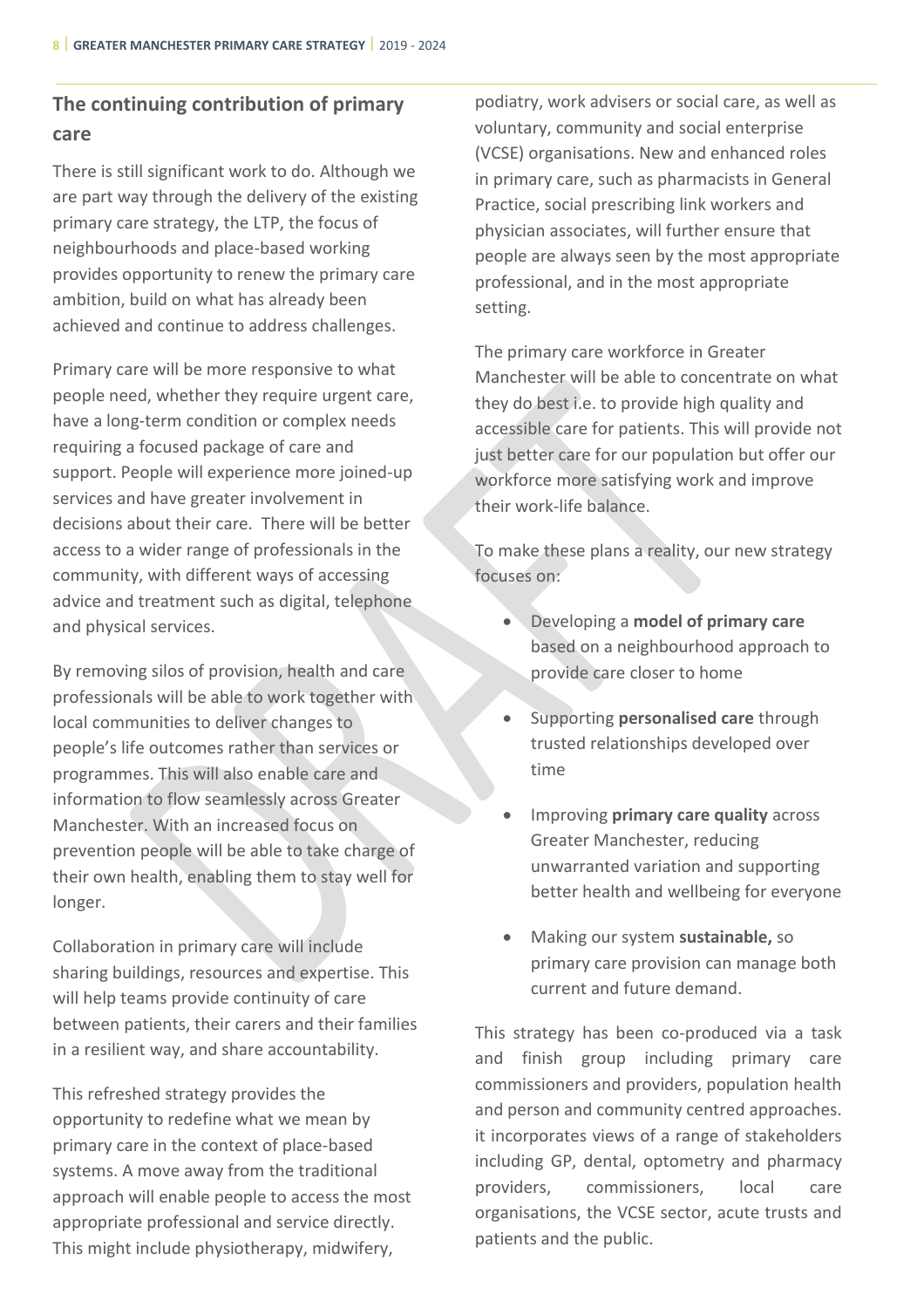# <span id="page-13-0"></span>**OUR MODEL OF CARE**

Although access in the community is improving, too many of our residents are being treated in hospital when their needs could be better met elsewhere. 90% of health and wellbeing is determined by factors such as housing, income, education, relationships and behaviours. Care between teams is often not joined up effectively and is not always of a consistent quality.

In Greater Manchester we want to create a system that understands the relationship between health and the wider determinants of health. This will mean people can access support to identify and address their medical, social and emotional needs in one process, so they receive more timely and appropriate help from the professionals and services best placed to provide it. Primary care will embrace the opportunities for the VCSE sector to be partners in the delivery of health and wellbeing.

# **Thinking locally**

GM is working hard to break down the silos which exist between public services that can lead to isolated decision making and a narrow focus to service delivery. Services working more closely will reduce the number of people being passed from team to team without truly understanding what people and communities need.

As a devolved region, the GM strategy goes beyond the improvement of NHS services. the vision is for a far-reaching improvement in our populations' health and wellbeing.

Our 'place' or neighbourhood approach recognises that people's health, wellbeing and ability to live independently starts with living well day to day, supported by their families and wider community. So, we need to use and build on the strengths and resources (or 'assets') available to them. GM will take a local approach to care, knowing that people want care as close to home as possible.

If people are supported to live well in their community, connected to family, friends and activities in an environment in which they feel safe and included, they are more likely to sustain a good quality of life and less likely to see a deterioration in their health and independence.

# **We aim to:**

- **Extend the original concept of integrated health and social care to recognise the important role of family, community and place in promoting the health and wellbeing of our population**
- **Develop good relationships between integrated neighbourhood teams, primary care, local care organisations and hospital teams to provide seamless care**
- **Improve and strengthen the links between general practice, community pharmacy, general dentistry and optometry, making best use of all of these professional groups**

Each of Greater Manchester's 10 localities now has an established Local Care Organisation (LCO) driving the integration of service provision, based on neighbourhoods of 30- 50,000 people. LCOs aim to improve the health of local people, working as one team across traditional organisational boundaries. The formation of LCOs and neighbourhoods will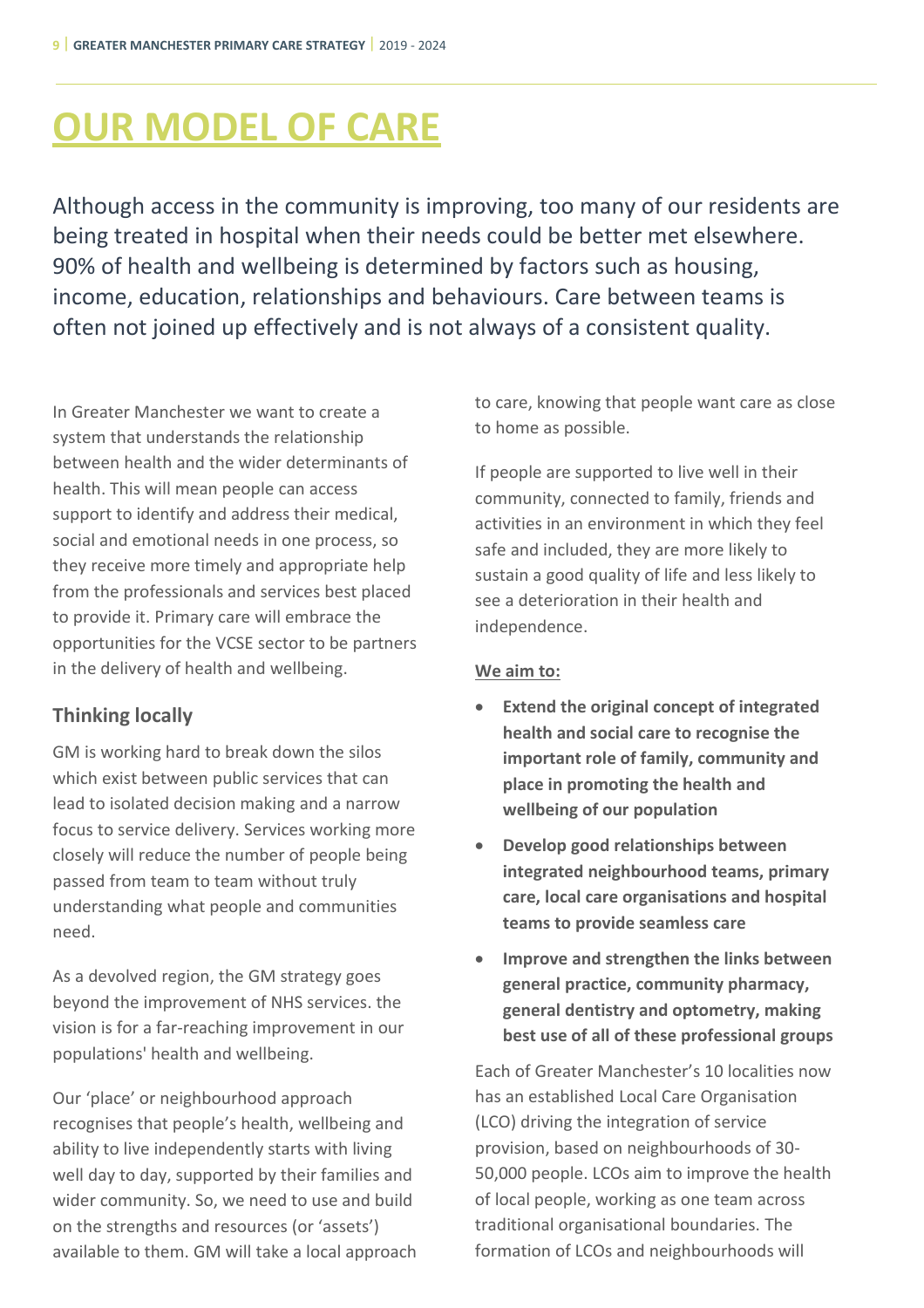enable conditions to be managed at home and in the community, provide alternatives to A&E, support effective discharge from hospital and help people to return home and stay well. General practice is central in LCO provision, coordinating much of the neighbourhood delivery. Practically, this mean health and care teams (e.g. district nurses, social care and primary care) are co-located, working in integrated teams taking a joint approach to care.

LCOs are built on neighbourhoods, and it is through these neighbourhoods that health and care will connect with the full range of public services in Greater Manchester and the voluntary, community and social enterprise (VCSE) sector. For example, at a neighbourhood level dental practices could work more closely with local schools, pharmacies and care homes to achieve good oral health and facilitate access to dental care, particularly for children and vulnerable older people.

Primary care is ideally placed to help develop a wider community-based approach. It will mean aligning with the other local public services, such as housing and the police, to address the wider social determinants of physical and mental health. Neighbourhood working will retain the very best of how primary care operates, while finding improved ways to deliver care locally that can benefit residents, clinicians and primary care teams. Many people choose to access dental, pharmacy and optical services close to work or leisure. The neighbourhood model will reflect how people access health and care, ensuring that people can access care in the right place for them regardless of geographical boundaries. The neighbourhood approach will help ensure that teams work together around the needs of local people.

The three GM Local Professional Networks (dental, eye health and pharmacy) are starting to work collaboratively to support the

development of an integrated place-based system.

# **Primary care networks**

Since 1 July 2019, GP practices across England have come together to form Primary Care Networks (PCNs). These PCNs are based on GPregistered lists, typically serving natural communities of around 30-50,000 – as described in our Greater Manchester neighbourhood model, they are small enough to provide the personal care valued by both patients and GPs, but large enough to have impact and economies of scale through better collaboration between practices and others in the local health and social care system. There are 67 newly formed primary care networks across Greater Manchester.

These networks support groups of practices to come together locally, in partnership with community services, social care and other providers of health and care services. PCNs are intended to create more integrated services for the local population, improve quality of care and support the sustainability of general practice. Network agreements will enable PCNs to work more closely with community pharmacy, dentistry and community optometry.

# **We aim to:**

- **Support the development of Primary Care Networks as part of the GM neighbourhood model**
- **Facilitate the delivery of the national Primary Care Network Directed Enhanced Service alongside the GM commissioningled model**
- **Work with commissioners and providers to develop shared outcome and aligned incentives**
- **Use the opportunity devolution gives GM to go further and faster with wider primary care to deliver truly integrated care**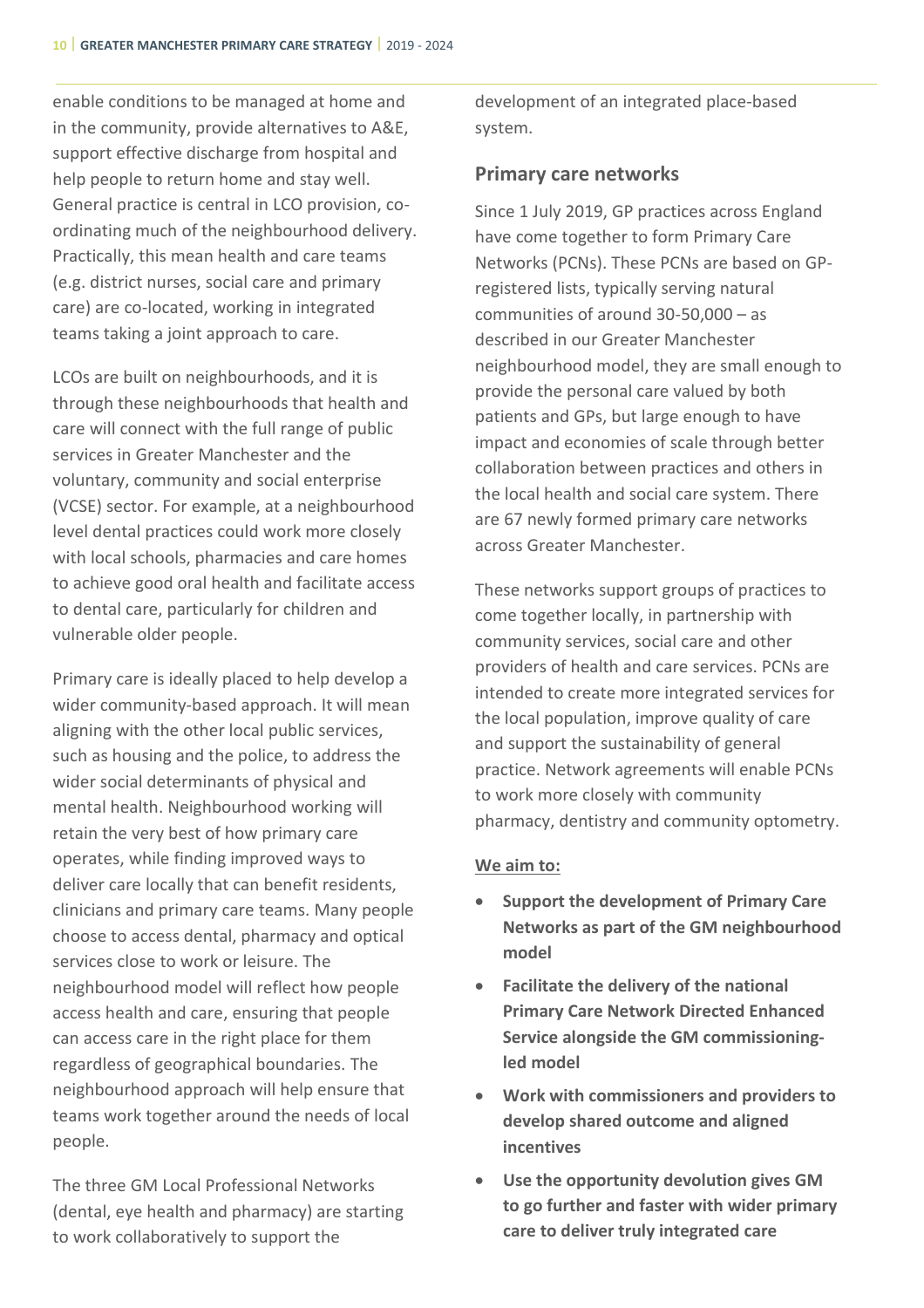GM will embrace the evolution of PCNs, as an integral part of the GM model of integrated neighbourhood working. PCNs and the neighbourhood model present opportunities for integration with wider primary care and public sector services to create 'one public service'. They also present opportunities for our workforce to operate differently – such as GPs, pharmacists and nurses working in rotating roles across general practice, community settings and the acute sector.

The NHS Long Term Plan highlights a number of key areas where PCNs can make a difference such as embedding new and enhanced roles, delivering additional access, improved crisis response and support to care homes.

The increased capacity and resource brought by the establishment of the PCNs will enable more personalised care, longer GP consultations and support early diagnosis. It is important to note that although PCNs are a national construct, each PCN and surrounding neighbourhood is individual and will need to develop models of care specific to their local needs. As the PCNs become more established they will be able to bring in specialists, for example paediatric consultants or drugs and alcohol workers, on a subcontracting arrangement to tackle the specific health inequalities in their local neighbourhood.

In GM we will deliver the national 'ask' of PCNs as a minimum. However, our neighbourhoods will deliver a much wider vision in order to tackle the true determinants of health. Local Care Organisations, working closely with Primary Care Networks, community pharmacy, general dentistry and optometry, are critical enablers to the delivery of the GM neighbourhood model.

PCNs will be able to access national development resource to support the establishment of PCNs, organisational development support, change management, quality and culture, leadership development, population health, collaborative working and asset-based approaches. We will work with emerging leaders from community pharmacy, optometry and dentistry to develop similar support.

# **Continuity of care**

Our neighbourhood model of care will ensure patients receive continuity of care. This covers both continuity in their relationships with providers and professionals through ongoing, holistic and trusted person-centred care, and continuity in how their care is managed, underpinned by effective information sharing and care planning across providers. Our multiprofessional teams, enabled by technology, will work together across organisational boundaries to deliver care.

#### **We aim to:**

- **Facilitate the sharing of patient owned records across providers who are providing direct care**
- **Enable the roll out of group consultations as a routine model for supporting people with long-term conditions**

Greater Manchester has gained Local Health and Care Record Exemplar (LHCRE) status as part of its progress towards truly integrated care records. This will enable frontline staff to share a person's health and care information safely and securely as someone moves between different parts of system.

Each professional involved in providing care will have the appropriate access to shared records. Providers will share data as necessary to improve the direct care people receive. People will be made aware of what information sharing means and give them choices about how their data is used.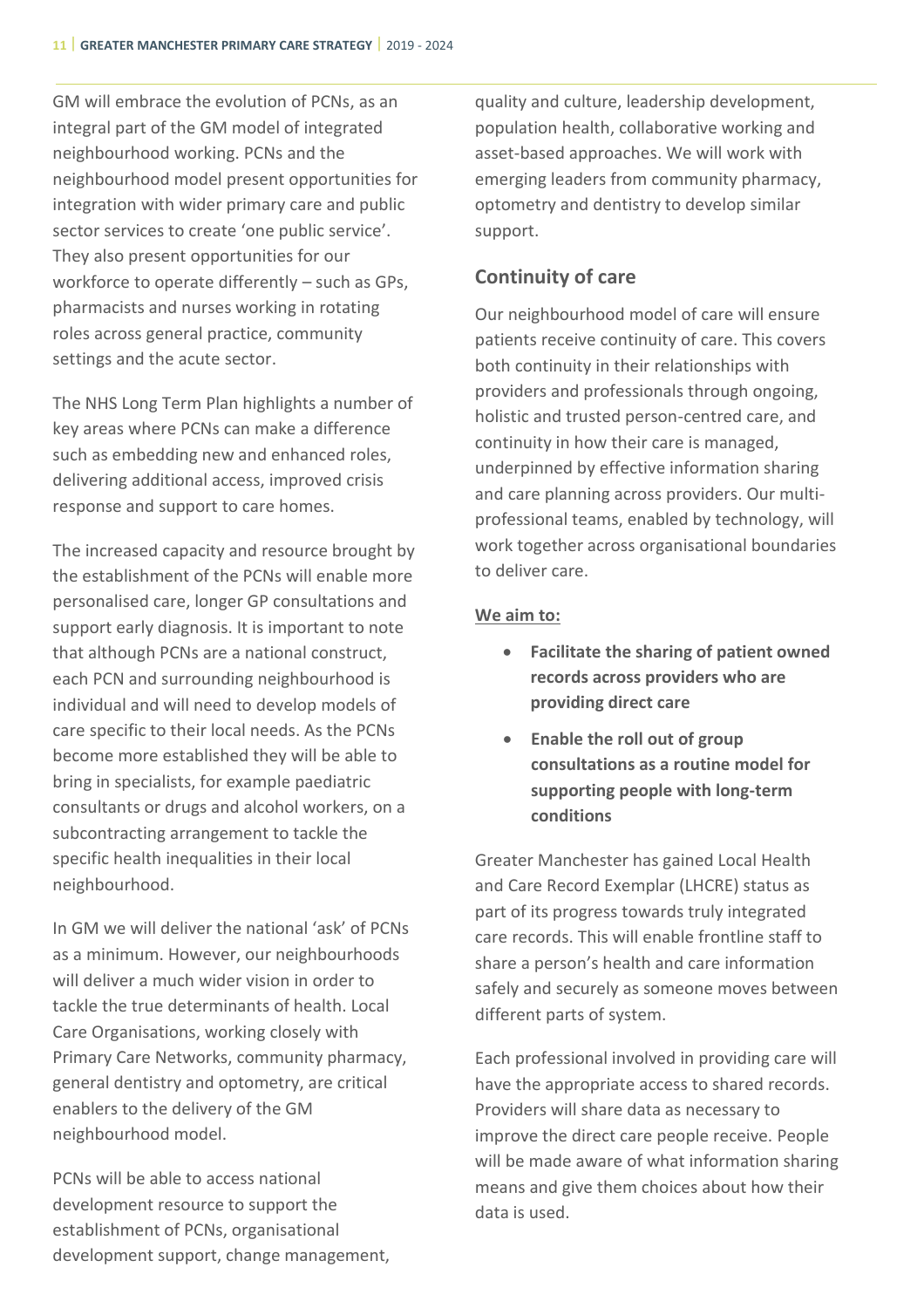Continuity of care becomes increasingly important as people age, develop multiple conditions and complex problems or become socially or psychologically vulnerable.

To support real continuity of care we want to make every contact someone has with public services count. Each contact a person makes is a potential opportunity for small conversations or interventions to inspire healthier, happier lifestyles. This means ensuring all our staff are able to understand the needs of the people they come into contact with, and to signpost them to the most appropriate service(s) for their specific needs.

#### *Leigh Warblers*

There is a high prevalence of chronic obstructive pulmonary disease (COPD) in Leigh. The lead Practice Nurse in the area tested a model of 'group-based consultations' with the aim of empowering people to manage their long-term conditions and provide connections to wider support. Leigh Warblers, a singing group for people with breathing difficulties, was established with support from Wigan Council's Community Investment Fund.

The fortnightly sessions led by a practice nurse and a breathing leader accredited through the British Lung Foundation. The sessions cover a variety of breathing exercises and songs designed to be enjoying and stimulating and help with symptoms the people may be experiencing.

The sessions provide a new approach to selfmanagement through an asset-based approach, connecting individuals to wider community activities and support as well as sharing skills and expertise across Leigh GP practices.

In group consultations, clinicians can see up to 10 patients at a time in a supportive group setting, usually in one 40-60 minute session. Working this way not only doubles nurses' capacity to deliver high-quality care, it

systemises proactive follow-up care and is an opportunity to integrate primary care specialist and community services.

The approach gives patients more time to discuss their concerns, and eases the pressure on nurses, which helps with their own wellbeing. We hope this will support better retention among the practice nursing and wider workforce.

# *Group Consultations – supporting people with long term conditions*

Greater Manchester General Practice Nurses were among the first in the country to trial group consultations, these are an alternative way to deliver planned clinical care to people with long-term conditions that supports continuity and consistency of care and benefits both patients and professionals.

In the future Group Consultations could be the routine model for supporting people with long term conditions across primary care networks and neighbourhoods. We would also like to expand the workforce that delivers group consultations, so that these consultations can be delivered by a range of roles, including pharmacists and community paramedics.

# **Digitally enabled primary care**

Digital technology is a part of our everyday lives, improving the way we socialise, shop and work. It also has the potential to transform the way we deliver health and care services. We will deliver consistent digital and online services to the population of Greater Manchester. People will be able to choose how they access services. Online services will help people to manage their health and wellbeing needs, backed up by faceto-face care when needed. We will develop digital solutions to promote healthy living and self-management.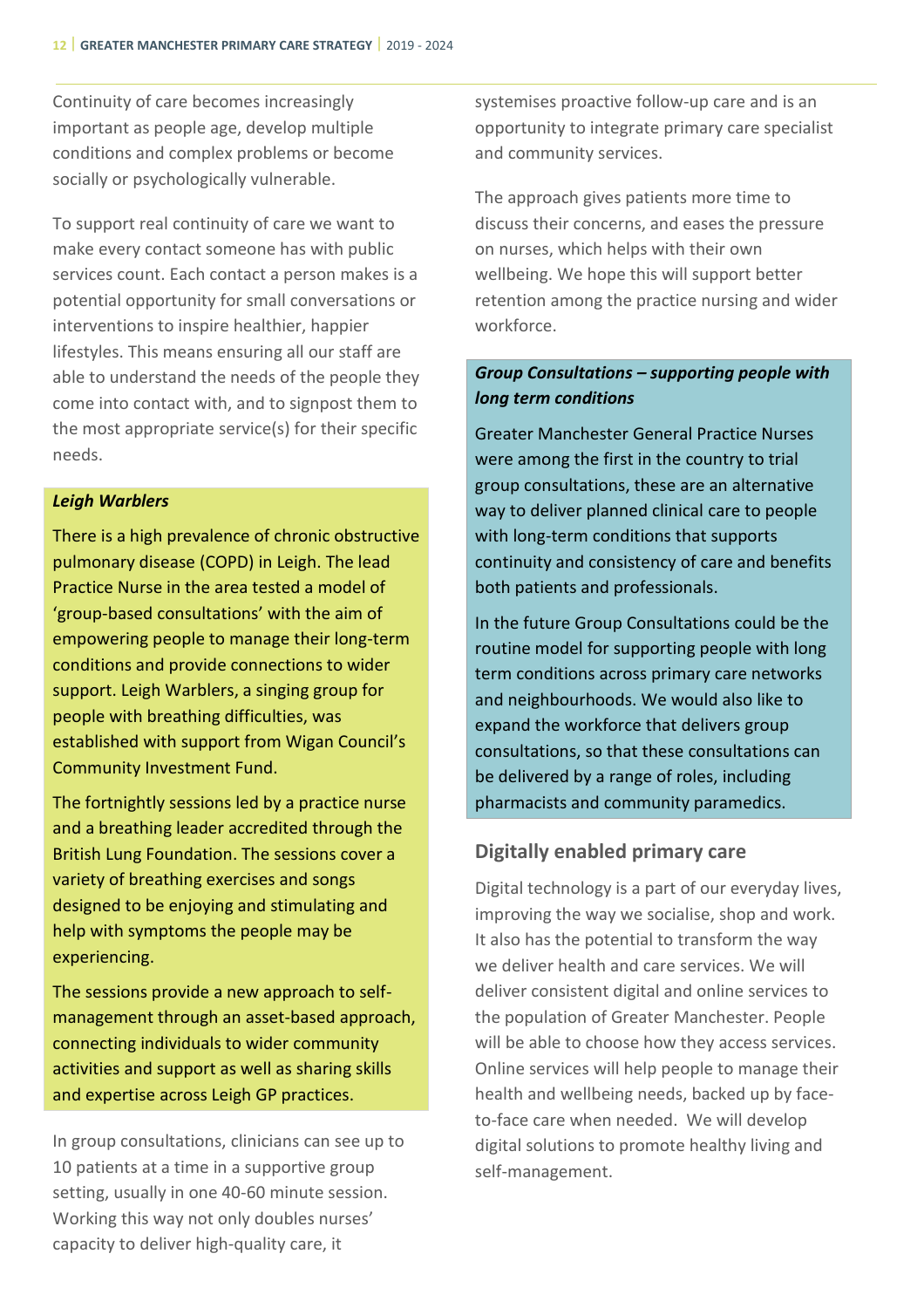#### **We aim to:**

- **Support the workforce to embrace and utilise new technologies**
- **Roll out full population coverage of online consultations by April 2020 and video consultations by April 2021**
- **Improve utilisation of digital apps for transactional services such as appointment booking and repeat prescriptions**
- **Ensure Graphnet is integrated into all organisation electronic patient records with a single sign in by 2020**
- **Encourage people to access their personal health record**
- **Facilitate seamless care across primary, community and secondary care, enabled by technology**

We want to go further, faster - providing virtual as well as face-to-face services via a computer or smartphone. Increased use of technology will promote wellness and encourage people to attend appointments and stick to their medication. Technology will also be able to remind people to undertake routine appointments for screening and vaccinations such as flu or shingles. It will encourage people to keep moving throughout the day, offer health advice through push notifications and be key in supporting people to self-care.

Embracing digital technology will require a culture change for patients and our workforce. We will support our workforce to enable them to work with new technologies and innovations while continuing to provide quality services that are accessible to all. Digitally enabling primary care will free up frontline staff to focus on providing care navigation and active signposting.

GM will continue to embed online consultations as part of the GM Primary Care Reform Programme and support the roll out of video

consultations. Most practices in Greater Manchester are already connected to the new NHS App, and we will help them to encourage people to use it to book and manage appointments, order repeat prescriptions, view their own care record and choose how their data is used. The NHS App also enables people to check their symptoms, offers advice, signposts them to urgent care and connect to professionals, including through telephone consultations and the roll out of video consultations. People using the NHS app (or similar) will be directed to the most convenient service for them. It will also be the 'front door' to a GM primary care digital offer. Community pharmacy now has access to the Summary Care Record, which has begun to bridge the gap between data sharing and the transfer of information. GM will encourage the uptake of the electronic repeat dispensing service to improve practice workload and flow through community pharmacies.

By providing health and care teams with the right technology we will support them to complete administrative tasks more efficiently, freeing up time to spend with patients.

When asked about data sharing across public services, 79% of people thought that GP records being shared with hospital doctors when a patient is being admitted in an emergency was always acceptable.

Giving people easy access to their own records can be very empowering. More informed and engaged people tend to manage their health more effectively and get involved in joint decision-making about their care.

# **Proactive not reactive**

A shift from reactively providing appointments to patients to proactively caring for people and communities is a major aspect of the vision for primary care. This means doing much more to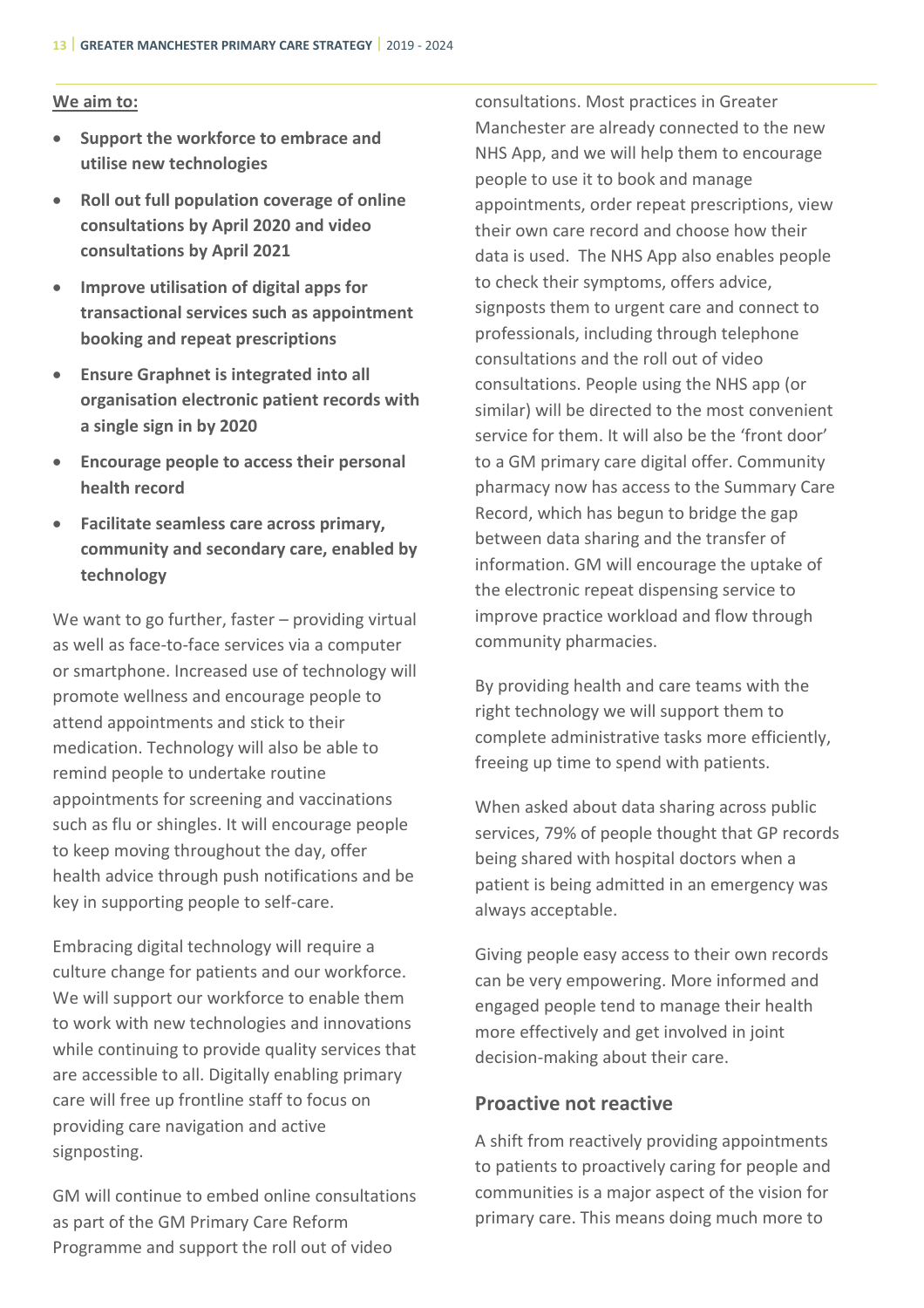prevent ill health, diagnose it early and treat it quickly.

In particular, a priority will be to identify and address potentially serious conditions before they worsen. In Greater Manchester there are 356 premature cardiovascular disease (CVD) deaths each year. GM spends £11.2m more on non-elective admissions associated with circulatory conditions compared to 10 similar clinical commissioning groups (CCGs). There are opportunities for dentists, optometrists and pharmacists to continue their contribution to the prevention agenda.

# **Prevention and early detection**

Primary care providers play a very important role in prevention and early detection. Community pharmacy and GP practices already deliver many prevention services like flu immunisation and cancer screening programmes. Regular eye or dental checks can identify the initial indications of some health conditions such as diabetes, high blood pressure and cancer. The advice and support of pharmacists can help people at higher risk to self-care or better manage medicines to protect themselves. This could be extended to community pharmacist non-medical prescribers managing some stable long-term conditions in the community.

# **We aim to:**

- **Encourage peer support to enable people to manage their own long-term conditions**
- **Increase the number of professionals that are able to support people to manage their long-term conditions in the community**

# • **Align our primary care health campaigns to the outcomes of the GM Population Health Plan**

In Salford, Community Pharmacies have actively been managing care plans for people with long term and/or complex conditions. Being available without an appointment, being a familiar face and utilising their expertise around healthy living has proved to be a hugely beneficial service, actively improving the lifestyle of patients and their experience of the system. Going forward this could be expanded to other localities across GM.

Healthy Living Framework providers will continue to proactively support and promote behaviour change across Greater Manchester to prevent ill health. They actively engage the local population in health campaigns aligned to the GM Population Health Plan<sup>4</sup> and providing brief interventions on various topics such as Oral health, obesity Cancer screening and smoking. The 2018 Oral Health Campaign took place during National Smile Month, with nearly **1000 interventions** taking place within community pharmacies.

Dental disease costs Greater Manchester £220m annually, even though much of it is preventable. Every year around 3,438 children locally have to go into hospital to have teeth removed, which costs around £3.4m.

We will build on the success of our programme to prevent poor oral health among children under five by increasing coverage and uptake. As part of our supervised brushing scheme, children in Early Years settings and schools get help to clean their teeth with a fluoride toothbrush and toothpaste, developing good oral health habits that can continue at home.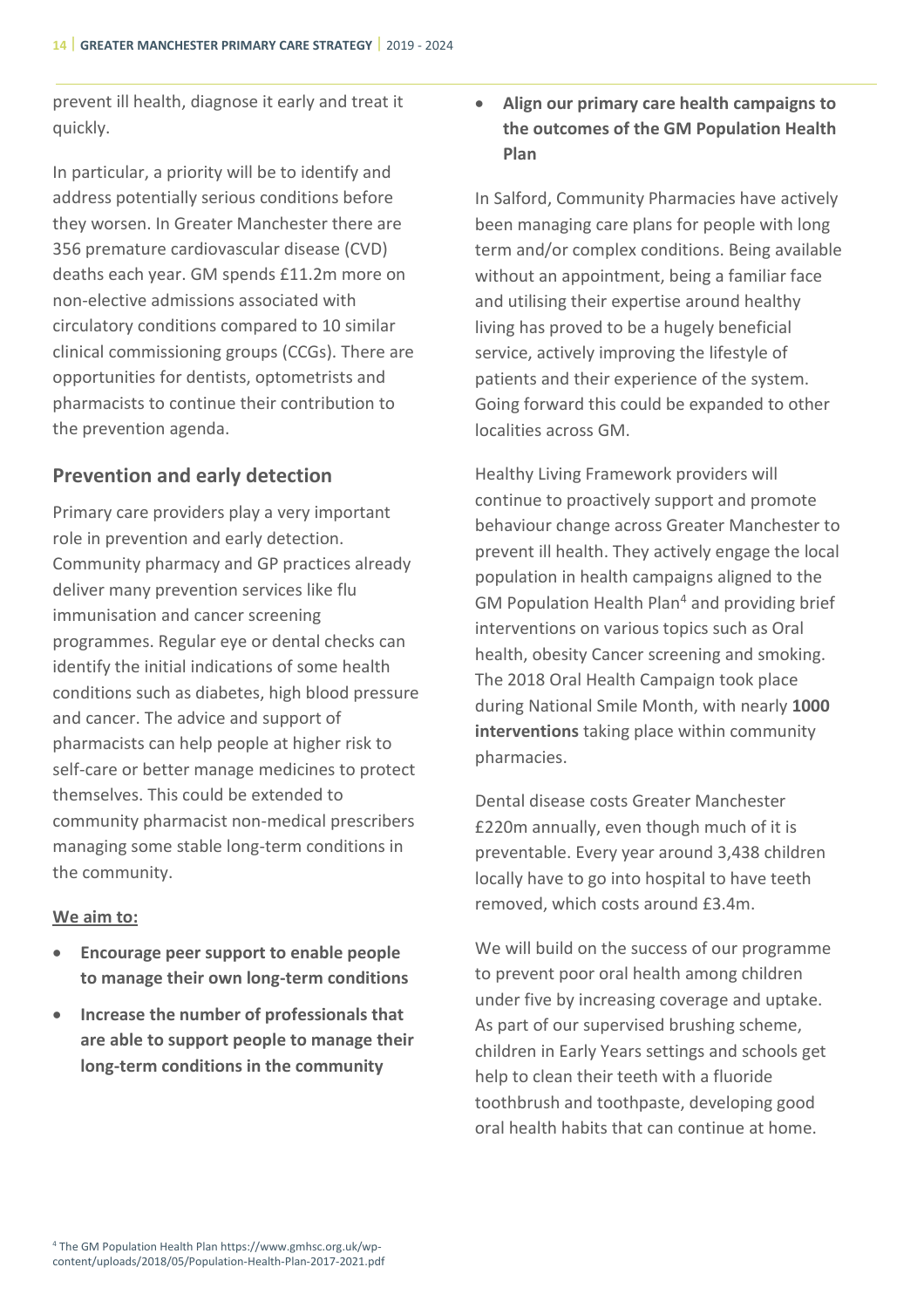Health visitors provide oral health packs and advice to parents and carers, including important messages about weaning, healthy eating, cleaning teeth with fluoride toothpaste and visiting a dentist.

# **Targeting those at risk**

Finding people who already have, or who are at risk of developing, disease and then successfully managing their condition(s) is crucial to prevent illnesses across Greater Manchester and to reduce mortality, morbidity and inequalities in health.

Prevention and early detection programmes are more effective when delivered at scale and with some targeted elements. So, we will plan to develop a targeted offer that will invite those at most risk for a face-to-face health check, in a range of settings and support those at less risk with advice and signposting to appropriate services

# **We aim to:**

- **Increase early identification of a range of conditions through improving the uptake to the NHS health check**
- **Work with commissioners, providers and the VCSE sector to implement the GM Community Sight Loss Framework**

The free NHS Health Check, offered to adults aged 40-74, is designed to spot the early signs of stroke, kidney disease, heart disease, type 2 diabetes and dementia. Unfortunately, around half of those invited for an NHS Health Check do not attend, and about 594,000 eligible adults in Greater Manchester have never had one.

Better use of data will help us actively find the thousands of local people with an as yet undiagnosed condition. Integrated patient information will make it easier to identify those with patterns of symptoms, or at particularly high risk of developing conditions, who will

benefit from follow-up, lifestyle intervention or screening.

It is established that over 75,000 people in GM are living with sight loss, with the number expected to rise to over 100,000 by 2030. Providing easily accessible and local provision of eye care giving early detection and treatment is paramount. As described in the GM Community Sight Loss Framework, with intervention and support at the right time and with good services in place, the impact of sight loss can be lessened and managed effectively.

# **Communities of interest**

'Communities of interests' describe groups of people who share an identity e.g. ethnicity or those that share an experience e.g. homelessness. People can identify with each other in a range of experiences such as values, social class, gender etc. In order for local providers of health and care to really engage with their residents. They need to understand how personal identities can influence behaviour. Communications and engagement based solely on geographical neighbourhoods may not be meaningful for everyone. Thinking of people in terms of where they live but through their 'communities of interest' can provide a richer vein of engagement and encourage greater participation in local life.

#### **We aim to:**

- **Develop communications and engagement strategies that better target communities of Interest**
- **Create opportunities for peer support and social networking**

Communities of interest are able to support each other to do things better, quicker or cheaper than if they worked alone.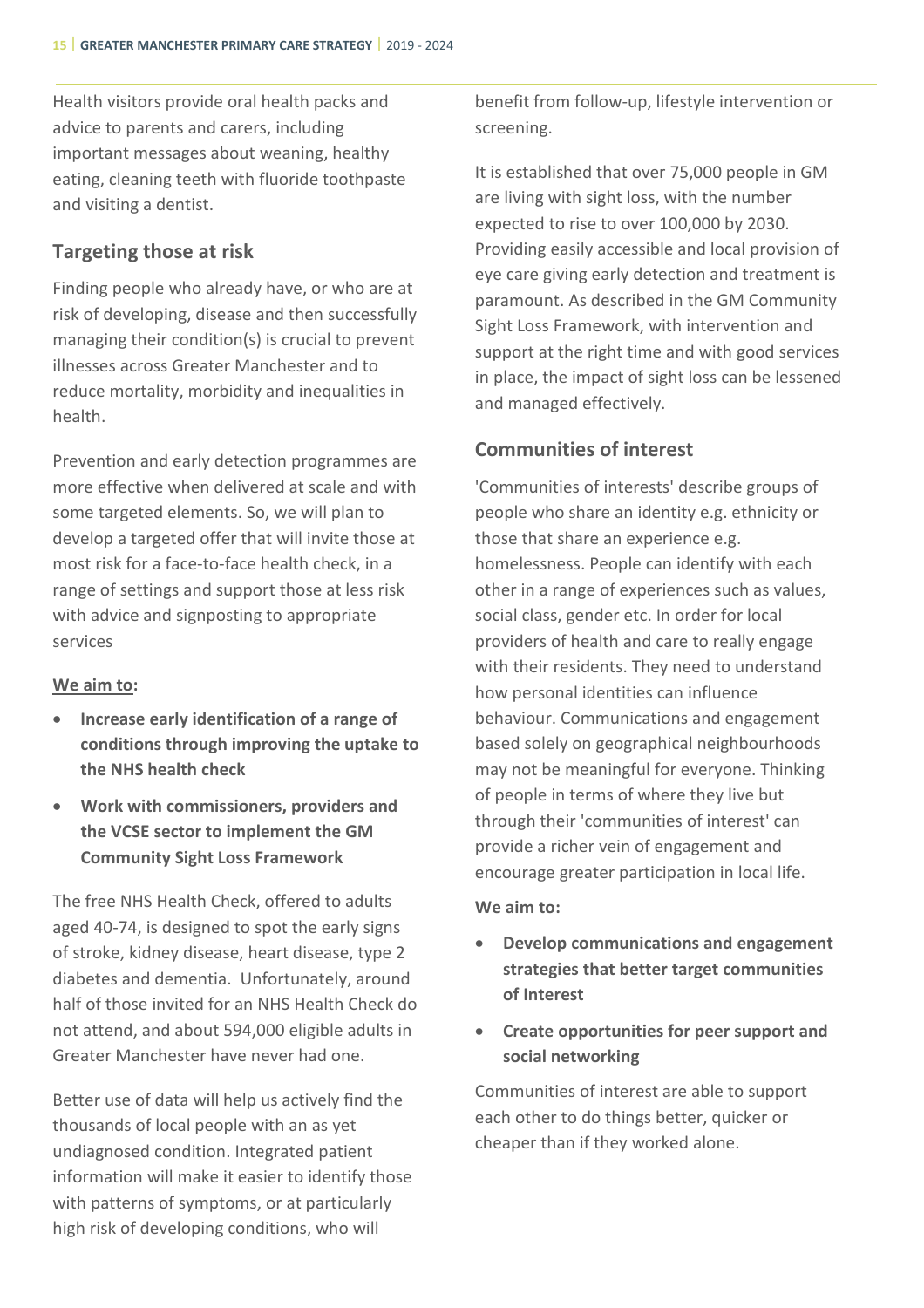# **Encouraging self-care**

We want to encourage and enable everyone in Greater Manchester to take greater control of their own health and wellbeing.

Our ambition is to develop a whole-system approach to self-care that can be adopted across all 10 localities. This may entail changes in commissioning, organisational and clinical processes, workforce development and the support provided to individuals and communities. Greater Manchester is already committed to developing place-based integrated commissioning arrangements that enable community-based integrated health and care provision, particularly focused on the neighbourhood model. We want the people of Greater Manchester to feel empowered and experts in their own care.

We want to see more people designing their own support, using integrated personal budgets – where their needs are more complex or round the clock – to ensure they are tailored to the individual.

# **Health and wellbeing support**

The Healthy Living programme recognises the valuable role that primary care can play in selfcare and supporting people to live healthy lives. Our framework is designed to meet local needs, improve the health and wellbeing of the local population, and help to reduce health inequalities. It will help us create a primary care system that more proactively supports people and communities to take charge of, and responsibility for, managing their own health and wellbeing, whether they are well or ill.

# **We aim to:**

• **Provide full population coverage of the Healthy Living programme across primary care**

All Healthy Living practices have specially trained 'health champions'. They are

immediately identifiable and can provide people with health and wellbeing advice as well as signposting them to other community services.

We will continue to develop the role of Healthy Living champions across primary care, giving our non-clinical workforce additional skills in offering brief advice and interventions on a range of population health topics such as smoking and weight management.

The Healthy Living Framework is at the core of the GM Health Care Academy. The Academy has also worked collaboratively with Dental and Optometry in this area and will be a key enabler in providing an environment for all Primary Care colleagues to interact and develop alongside one another and support integrated service delivery models going forward.

# *Helping People Lead Healthier Lives*

Primary care Health Champions have completed special training and are skilled at advising people on health and wellbeing.

Anne-Marie and Sharon, from Centre Pharmacy in Cheadle Hulme, are two of the Health Champions making a huge difference to people's lives through their Healthy Living Pharmacy work. *"One man said he'd had a bowel cancer screening kit in the post but didn't fancy using it,"* says Anne-Marie. *"I explained it was free, only took two seconds and that I'd definitely do it if I got one because it could save my life. I convinced him and he went home and did it."*

*"We don't lecture people or tell them what to do,"* Anne-Marie explains. *"Most of us know we need to eat healthier or lose a bit of weight, but it's not always easy to make a change. Our role is to listen to people and offer advice and information that will help them live a healthier, happier life."*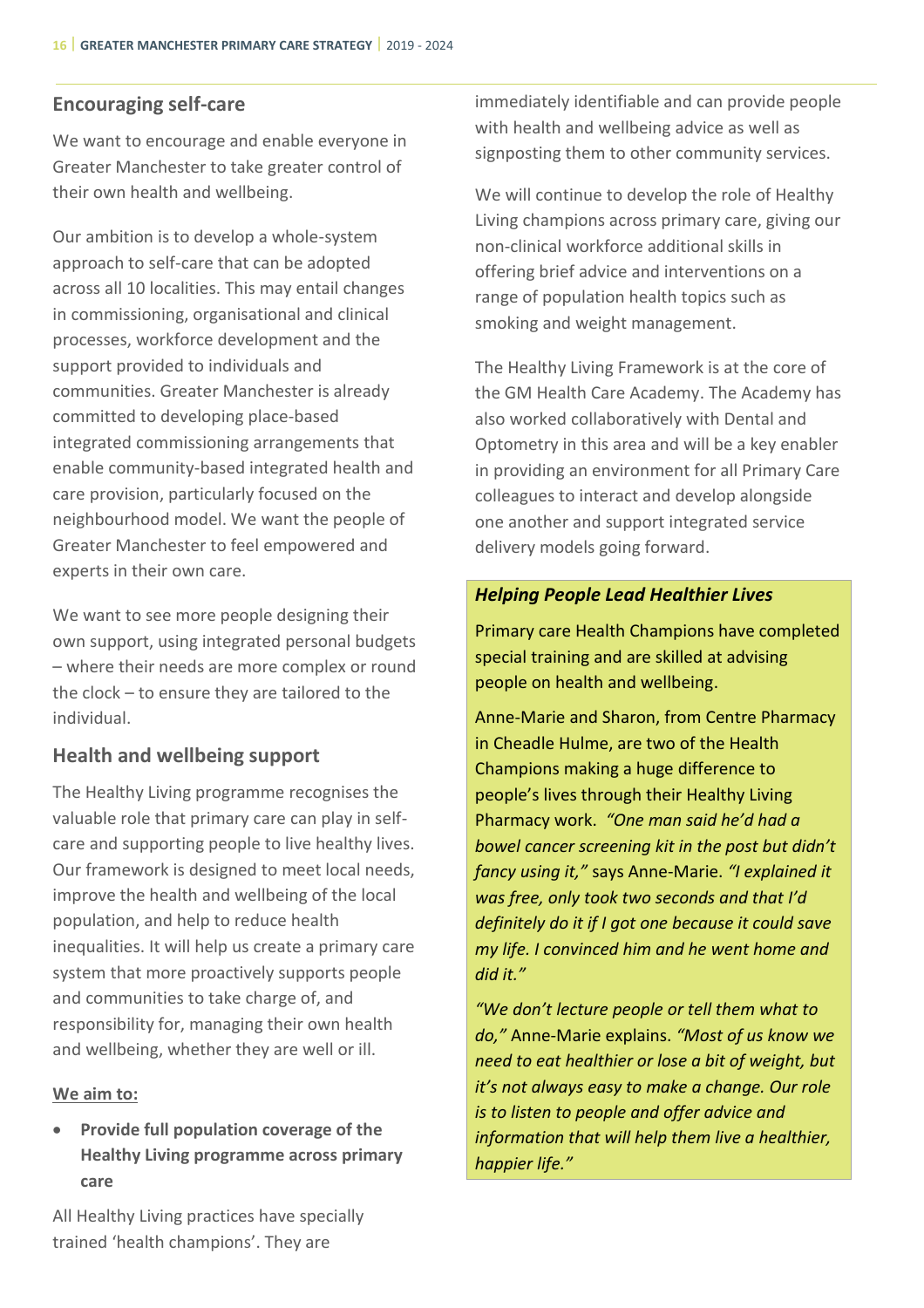# **Person and community centred approaches**

The GM approach is both person and community-centred. It allows the use of wider community assets, engage local people in nontraditional ways and settings, and adopt peer support and other techniques.

Across primary care we are developing health solutions that are much more than medicine and involve connecting people to non-medical care, support, information, advice and activities in the community. We want to see the consideration of issues that affect people's health, such as employment, fuel poverty and social isolation, become as embedded in primary care provision as writing a prescription or making a referral to secondary care.

This asset-based approach recognises and builds on the strengths of our Greater Manchester communities and will also help develop and sustain a strong and vibrant local voluntary, community and social enterprise (VCSE) sector. It Is noted that a clear commissioning and investment strategy will be necessary so that VCSE groups and organisations have the capacity to provide the support local people need.

#### **We aim to:**

- **Make it easier for people to access nonclinical support that gives them the skills, knowledge and confidence to improve their health and wellbeing**
- **Train our health professionals to enable the provision of different types of primary care consultation, covering aspects of care such as health coaching and shared decision making.**
- **Develop relationships with the Voluntary, Community and Social Enterprise sector – making them partners in improving the health and wellbeing of our communities**

Plans include expanding the primary care workforce to include health trainers and social prescribing link workers and developing the role of health champions through the Healthy Living Framework (see above). This will provide a wider range of support for people in their own communities.

Social prescribing, for example, aims to provide support for all aspects of people's emotional, social and physical wellbeing by connecting people with non-clinical community-based groups and activities that will help them feel better, such as befriending schemes, physical activities, social clubs, and housing and debt support.

People can be referred to a social prescribing link worker by a range of health, care and community-based people and teams. Social Prescribers will have a face-to-face conversation with the individual to discuss their particular needs and what opportunities are available locally that could meet these, empowering the person to design their own personal solutions.

Social prescribing schemes are now up and running in most parts of Greater Manchester. The adoption of social prescribing in the LTP brings additional resource to deliver the GM ambition to make person and community centred approached the standard approach to care in primary care

#### *Care Navigation in Salford*

A 37 year old patient was seen four times over a period of two months, for acute back pain, but showed little sign of improvement. The practice care navigator directed the patient to Go2Physio for an urgent appointment and review. They received a full assessment within a week and provided with exercises, advice and guidance. After 3 weeks the patient was able to return to normal activities and did not require further input from the GP or physio service.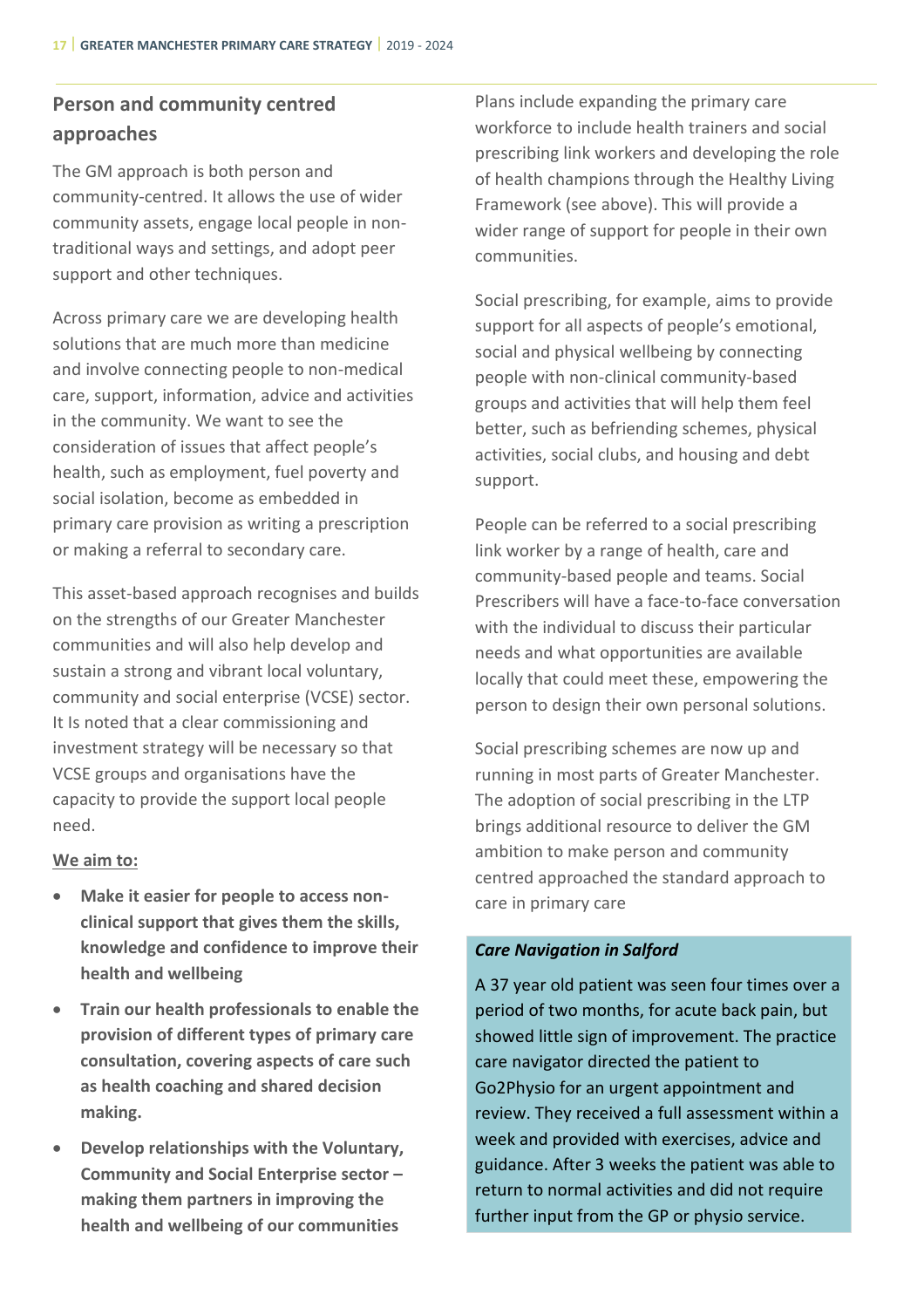As well as changing what primary care can offer, it should be easier for people to find out what is available and how to access it. Care navigation makes it easy for people to find the right help for them. This can be via digital access such as NHS 111, pharmacy health champions or a range of other groups and services.

Care navigation was introduced in Salford in 2018 and is now available at a number of local providers, including community pharmacies. The community pharmacy service focuses on a range of minor ailments, conditions and symptoms, such as acne, fever, hay fever, infantile colic and conjunctivitis. Care navigation is also an important aspect of the Minor Eye Conditions Service pathway. Patients are referred by GP practice staff, NHS111, pharmacies, freeing up GP time and ensuring patients are seen in the right place for them. We will continue to upskill all our non-clinical primary care workforce to be effective care navigators.

# **New models of care**

We know that seamless care across primary and secondary care could be improved to avoid unnecessary admission or readmission to hospital, for people whose care could be better managed in the community. Discharge from hospital needs to be faster with better care packages and ongoing management and support in place.

#### **We aim to:**

- **Bridge the gap between primary, community and secondary care by supporting high risk patients through intensive proactive care**
- **Share the learning from new models of care such as Focused Care, High Impact Primary Care and Extensivist Care models being tested across GM**

In Greater Manchester, areas such as the City of Manchester and Tameside and Glossop have been exploring innovative ways to provide care. 'High Impact Primary Care' or 'Extensivist care' focuses on self-management, wellbeing and preventing illness, by helping people to live as independently as possible.

The Manchester pilot has seen a 53% reduction in GP practice appointments for patients engaged with the service and a 25.8% reduction of admission length (bed days). Outcomes continue to improve in terms of measurable impact including a reduction in unplanned A&E admissions.

#### *High Impact Primary Care in Manchester*

A man with multiple health issues was referred by his GP Practice to the HIPC team. He'd had multiple falls and was a regular attender at hospital. When the team first became involved, he did not get out of bed, and was very negative about his situation. The HIPC GP and Pharmacist reviewed the person's medication to improve pain management and his sleep, as these were major barriers for him in getting up and walking around his property. His priority and goals were to increase his independence, so he could go out, meet friends and even go on holiday. The HIPC Wellbeing Adviser built a relationship with the person, and over a period of 5 months supported him to become more active, to think about his diet, sleep and stress management, and to become more engaged with others. There was a substantial improvement to his quality of life by the end of the HIPC team involvement. In addition to now cooking meals for his wife and actively engaging in social activities, he is more physically active, less breathless, and the family have booked a holiday to Spain.

Focused Care aims to make invisible patients visible, reducing barriers to universal services. People are referred by general practice staff, community workers and in some cases the police. The Focused Care Practitioner then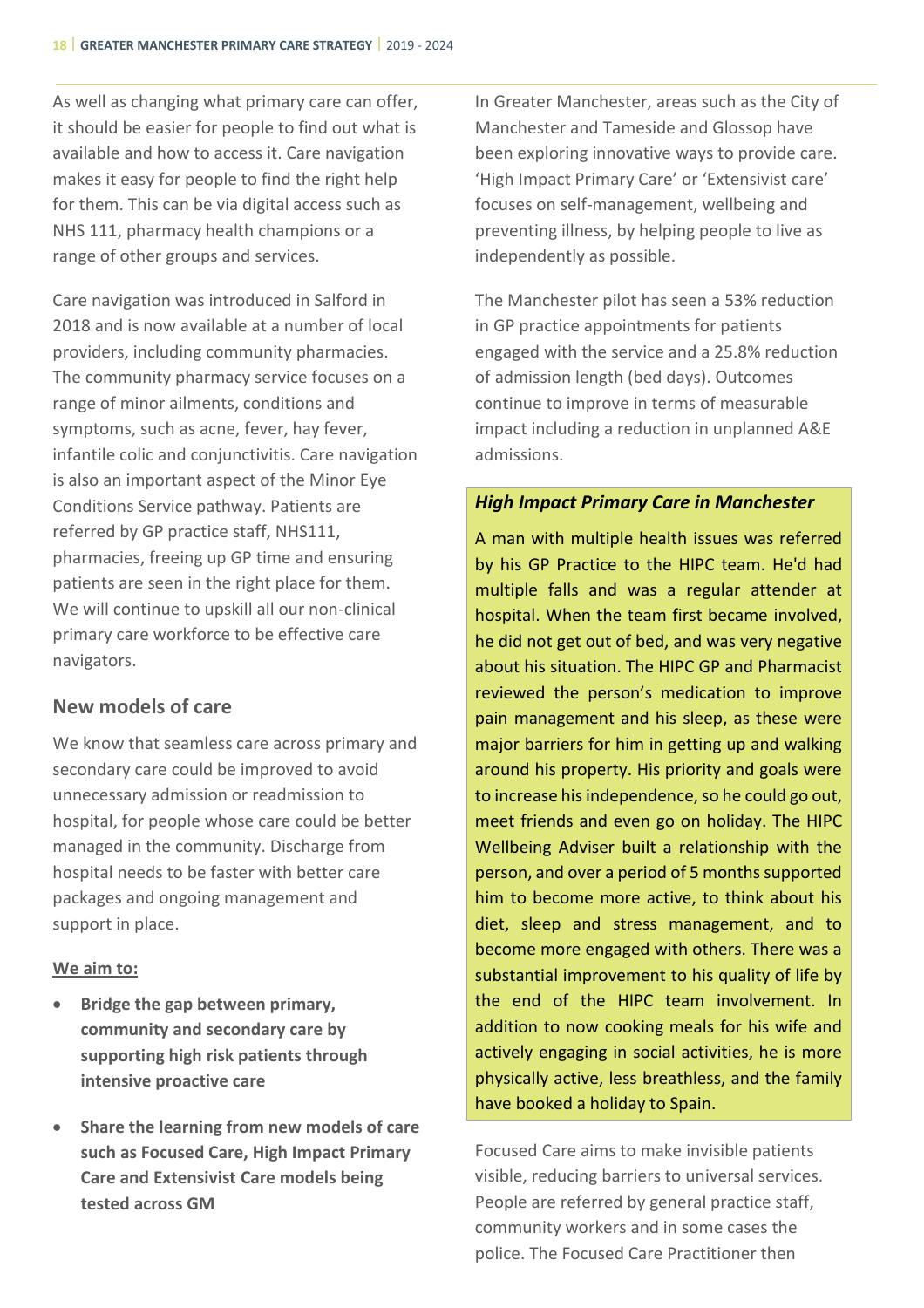works with the Individual and their household to understand their situation, assess their needs and works with local health and community contacts to bring stability to an often chaotic situation. Results found that families who had accessed focused care presented at A&E less often in the year following focused care support than in the year before it.

# *Focused Care in Practice*

A 49 year old woman, with complex medical and mental health needs was referred jointly to Focused Care by the Police and her own GP – both due to inappropriate and frequent contacts. Living alone in a flat, she was regularly contacting the police concerned about her neighbours, whether or not there was an actual problem found. Since engaging with the Focused Care Practitioner, she has found a safe point of contact and support, which has meant that she is now in touch with the Police less. She is supported to her medical appointments with the Focused Care Practitioner and is more appropriately contacting health services. This is an ongoing case, for which there is no easy solution, but the help provided by a Focused Care Practitioner has enabled positive changes to be made.

# **Meeting demand**

Providing great urgent care is one of the biggest determinants to how the whole health and care system responds to people's needs – and to how people perceive their interaction with health and care.

Nine out of 10 urgent care contacts occur in primary care. Greater Manchester primary care providers see around 10 times the urgent caseload of our A&E departments.

#### **We aim to:**

• **Redesign pathways to ensure that every person who requires same day access to health advice receives it**

- **Ensure seamless provision of routine and urgent and emergency primary care**
- **Routinely offer general practice appointments during evenings and weekends**
- **Roll out the Community Pharmacist Consultation Service, connecting patients with minor illnesses to a community pharmacist**
- **Roll out of Greater Manchester Urgent Dental Telephony and Clinical service**

The GM ambition is to commission services from the most appropriate professionals. For example, this could include the GM Minor Eye Conditions and Red Eye services, the GM minor ailments service and the Digital Minor Illness Referral Service (DMIRS).

The role of primary care in providing highquality urgent care is a key element of the Greater Manchester Urgent and Emergency Care Improvement Programme, launched in 2018. It focuses on keeping people well, encouraging them to get treatment close to home rather than going to hospital, improving patient flow, and supporting discharge and recovery. It aims to create the most comprehensive integrated model of care in England to better manage and reduce the need for urgent and emergency care.

Integrated urgent care will offer a single point of access for care and treatment in each locality, with strong links into neighbourhood teams. People in their own home and in care homes will be able to get help more easily through a community-based service that responds to 111 and some 999 calls, and includes social care, mental health and VCSE support. There will be a seamless link to secondary care advice, local out of hours services and urgent treatment centres, all with shared records. This will reduce potentially avoidable attendances at A&E and support people to stay well at home.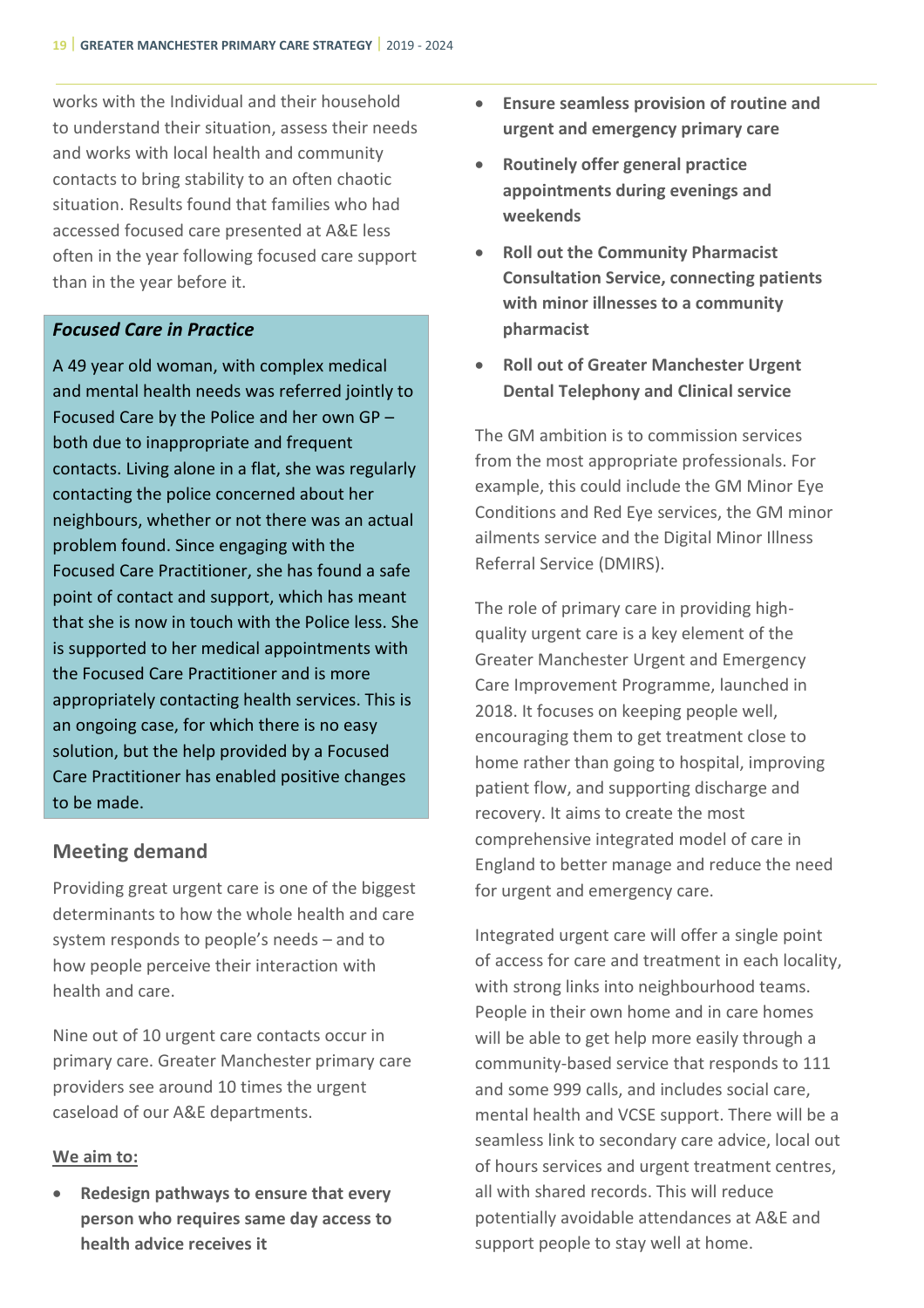Partners in GM have co-designed a fully integrated urgent care service model that brings together a single GM Clinical Assessment Service (CAS) and community-based MDT urgent care response within each locality, which will provide access to a wide range of health and care services.

Primary care is especially well placed to provide an early response to healthcare needs, and early intervention in illness that can stop many serious conditions from becoming worse, and even life threatening, as well as offering simple, timely, reassurance when that is appropriate.

Seeing the right health care professional, in the right place, and at the right time, is the most effective way of addressing a peoples' urgent needs.

This already exists in many areas through our well-established unscheduled dental, minor eye conditions and 'red eye' services. Our GM wide NHS Urgent Medicine Supply Advanced Service (NUMSAS) has positively impacted on GP out of hours services and A&E services. Between January and March 2019, community pharmacy received over 3000 referrals from NHS 111 to support patients with urgent repeat medication requests. So, we aim to make these services consistently available across Greater Manchester and easier for people to navigate. Urgent access may not always be face to face, with alternative methods such as online access and advice and telephone consultations available. From Autumn 2019, the new Community Pharmacy Consultation Service will replace the NUMSAS and DMIRS.

We want to provide access to local urgent and emergency primary care services spanning the whole of primary care to anyone who needs it. We are one of only three areas in the country to pilot the Digital Minor Illness Referral Service (DMIR) between general practices and community pharmacies in Bury so that patients are managed in the most appropriate place.

There are many additional primary care professionals we can empower to be the first point of contact for appropriate problems in areas such as podiatry, audiology, physiotherapy, mental health, and debt and benefit advice. This will broaden our primary care urgent offer and enable all such primary care professionals to operate to the full extent of their licence.

#### **Estates**

Our primary care estate is an enabler to the sustainability and transformation of primary care and as such, needs to cope with increasing patient activity as more services are developed outside hospital. However, some of our estate Is old, and would not meet the demands of a modern health and care service.

We want to make the most of existing community assets and other facilities. It is not just about creating new buildings – we want to target investment so that it has the greatest impact on improving the quality of primary care services and people's ability to access them. We know our capital funding is limited so we need to be innovative and use our existing premises in a different way.

The primary care estate must be of good quality, energy efficient and fit for purpose to support our planned model of care and ensure primary care providers have the flexibility to meet local patients' needs.

The Estates and Technology Transformation Fund (ETTF) has been able to support some improvements the GM general practice estate. This includes new consultation and treatment rooms, Improved reception and work areas and the development of new health centres providing a greater range of services.

We want to empower local primary care teams and their stakeholders to develop estate solutions that enable delivery of 'place-based'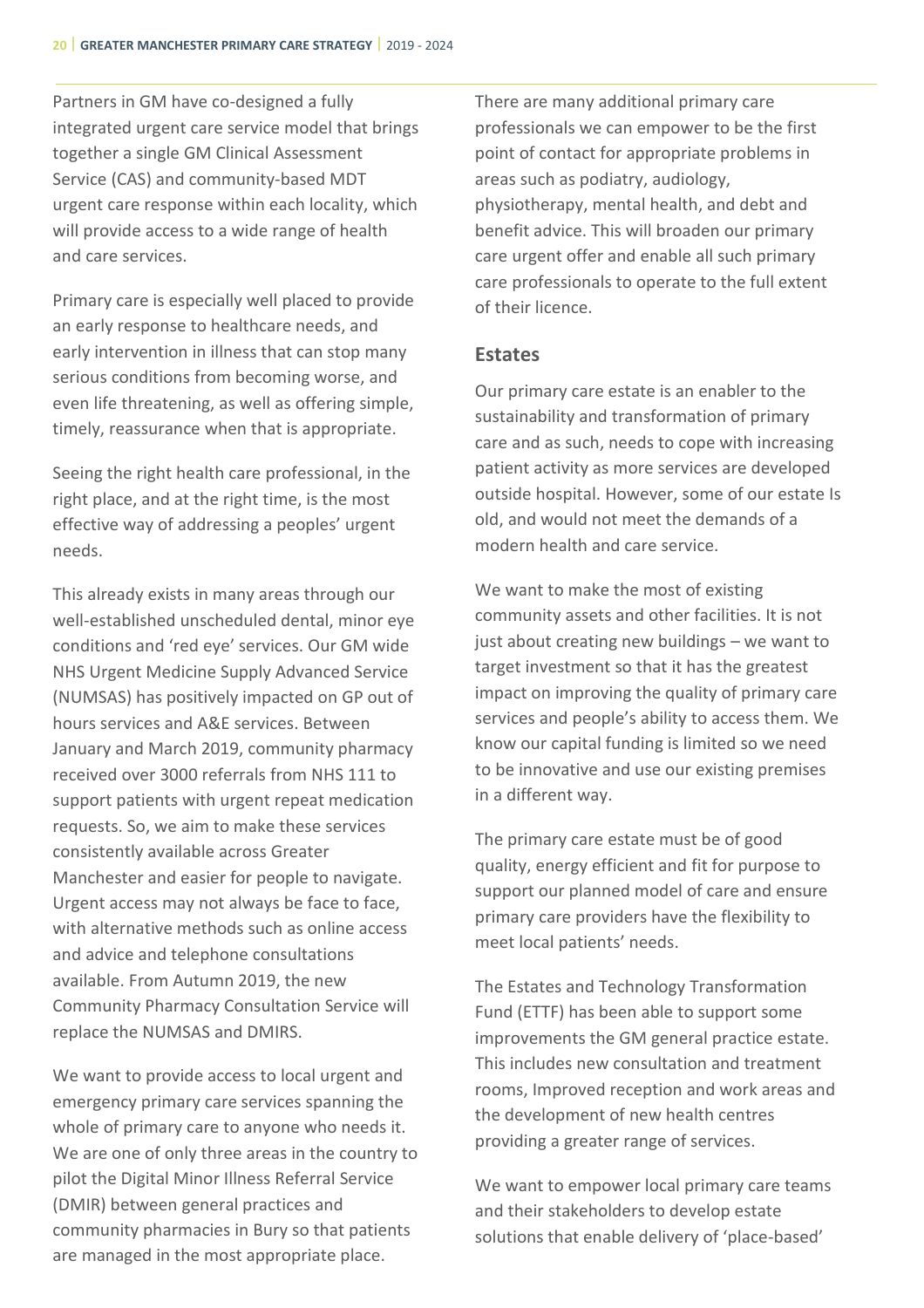services across a network of neighbourhood locations and make full use of buildings currently available. This would include patients' own homes, local community centres, the VCSE sector, traditional primary care facilities and other public sector premises.

We will work with our established Strategic Estates Groups (SEGs) across GM to enable wider and more targeted use of existing facilities and ensure neighbourhood provision is appropriate for patients and practical for staff. We will have up to date, accurate information about our existing and planned future estate to inform strategic planning across health and to utilise health data to inform strategic planning in other areas.

# **Public engagement**

Engaging with and listening to what matters to people is a crucial aspect of our plans for primary care in Greater Manchester, and whether we can fully achieve these. On a practical level, we want to embed personcentred conversations in primary care provision. Individuals should have a care and support plan that takes a holistic approach to health and wellbeing, is based on their goals and motivations, and draws on support from their friends, family, carers and community, as well as health and care services.

We also need people to understand our strategic ambitions for primary care. All commissioners, providers and users of primary care services will need to be fully engaged with our plans for them to succeed. We must develop meaningful two-way communication with everyone involved or affected, which means sending out the right messages, in the right way.

#### *GM Primary Care Citizen's Network*

Our new Primary Care Citizen Network is a subgroup of the PCB. The network is made up of members of the public from across all 10 Greater Manchester localities, who engage virtually with their own local networks and can ensure the public and patient voice shapes the strategic direction of primary care. So far, the network has provided input into the primary care digital offer, shortlisting for the GM Health and Care Awards and new roles in primary care.

We will work with the Citizen Network to develop messages for the public, so they understand that '*primary care is changing'* and that this new approach means they will always see the professional that is right for them.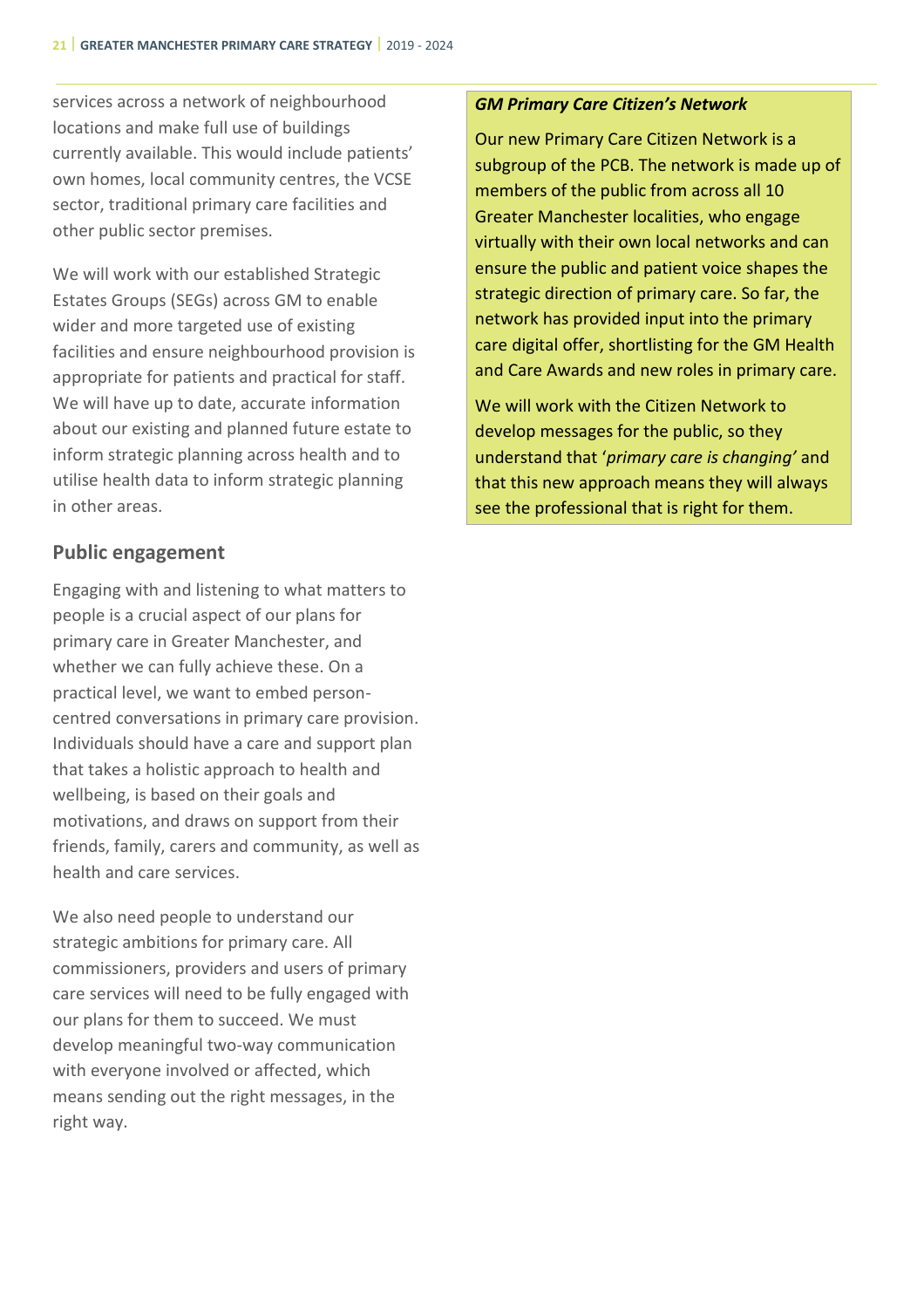# <span id="page-26-0"></span>**IMPROVING QUALITY**

High-quality primary care services – including general medicine, general dentistry, pharmacy and optometry – have always had an essential role in supporting population health.

Quality means ensuring everyone gets equal access to consistently high standards of care, with services based on evidence of what benefits patients, and delivered in the best way possible by people with the right skills and experience. So, to keep improving the quality of primary care in Greater Manchester we need to address issues such as inconsistencies in care and health inequalities affecting sections of our population or specific localities or neighbourhoods.

# **We aim to:**

- **Optimise use, reduce the need for and unintentional exposure to antibiotics as well as support the development of new antimicrobials**
- **Standardise primary care provision, ensuring people receive a consistent offer no matter where they are in GM**

# **Reducing inconsistency**

High-quality primary care should be safe, effective, person-centred, accessible, and inclusive and result in the best possible outcome for the individual. The quality of most primary care in Greater Manchester is good, but there can be wide and often unwarranted variation, for example in access to services.

We need to reduce this inconsistency. Our patients, the public and our professional colleagues across the health and social care system should be confident that all primary care in Greater Manchester is of the highest possible quality.

We have developed our primary care dashboard to benchmark and highlight challenges and unwarranted variation across primary care. We are also developing metrics to assure service quality across primary care dental, optometry and pharmacy services, focusing on experience, outcomes and safety. Working in networks and neighbourhoods will bring together a range of different skills and perspectives from across organisations and teams, enabling people to learn from each other, challenge and consider variation across providers and improve services for our population. Primary care providers will be able to assess how they are performing against other networks and neighbourhoods. This will make it easier to see the impact they are having on the system and to reduce variation.

There are some specific areas of primary care quality and consistency we particularly want to address, such as prescribing and compliance with medication regimes. Although the number of antibiotic prescriptions dispensed in primary care has reduced by 13.2% in five years (between 2013 and 2017), further progress is required.

Medicine-related problems arising in primary care can lead to patients requiring acute and emergency care. Around 6.5% of hospital admissions in Greater Manchester are linked to adverse drug reactions. Significantly more result from people's conditions getting worse because they are not using their medicines as recommended or are not getting the most from it due to suboptimal prescribing that, for instance, does not follow local guidelines on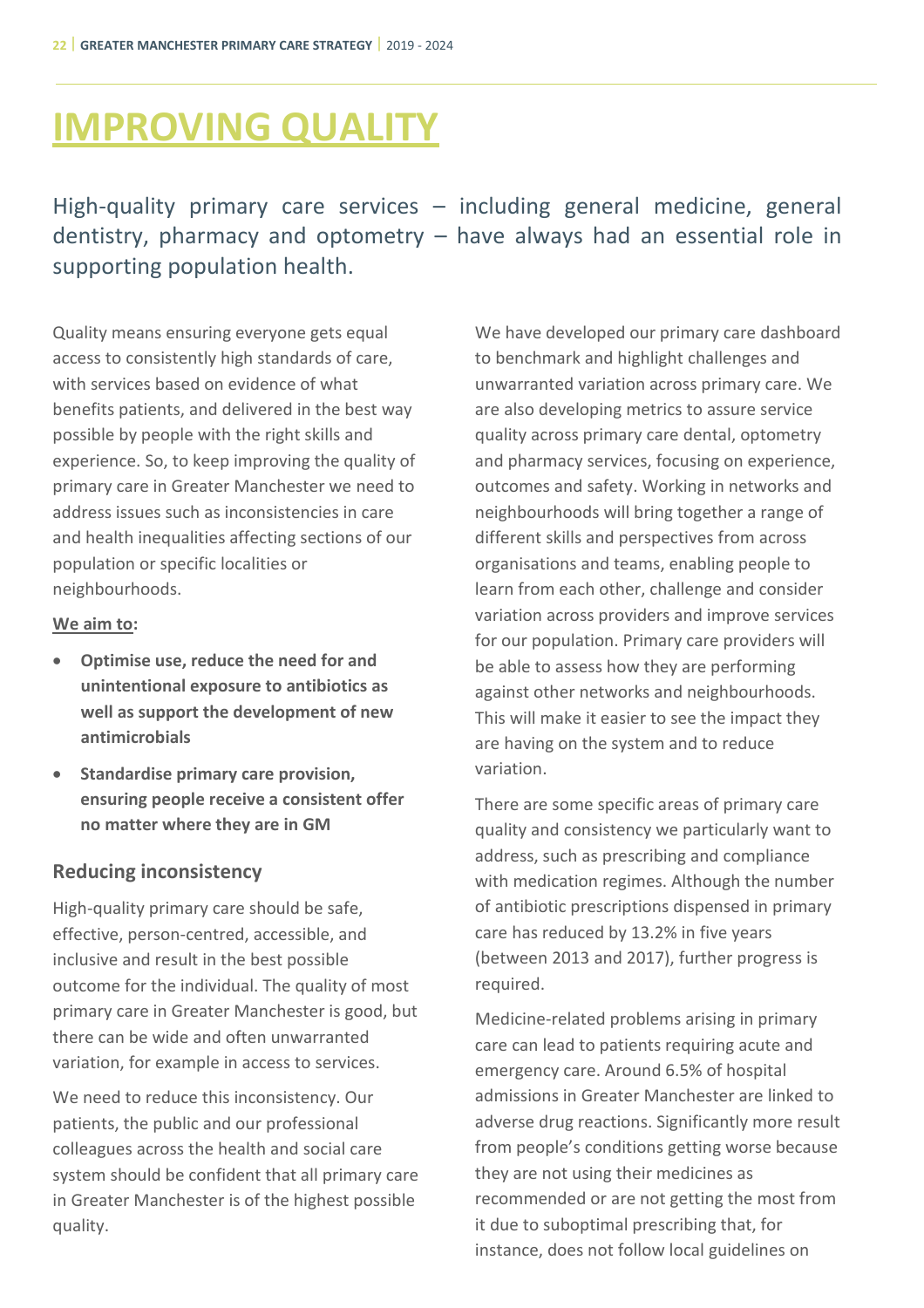choice of medicine, dosage or frequency. If patients have access to a consultation with a pharmacist (in any sector) they should become more knowledgeable about their medicines and take them to achieve the outcomes they want but also clinical interventions by pharmacists will identify some medicines related issues before they cause harm. This can be achieved through improved referrals from primary care into other services for medicine reviews.

# **Tackling inequalities**

Greater Manchester has lagged behind national and international comparators when it comes to key health outcomes for far too long. According to the Kings Fund<sup>5</sup> (2018), poverty rates in lowmiddle income families have increased by a third since the mid-1990s. The proportion of adults in GM with a long-term condition in employment is nearly 13% lower for the GM adult population as a whole. Deeply embedded health inequalities, often between communities little more than a stone's throw apart, have impacted individual lives and negatively affected our economy.

# **We aim to:**

- **Provide full population coverage of Pride in Practice across primary care by 2022**
- **Embrace the GM Carers' Charter ensuring carers are supported to stay healthy and socially connected**
- **Roll out the Enhanced Health in Care Homes framework and develop a consistent primary care offer for residential and care homes**
- **Embed the general practice support for carers framework of quality markers**

Around 30,000 people are living with dementia in GM. It affects one in six people aged 80 and over. Digital technology means that dementia diagnoses will be recorded electronically and shared with health and care professionals. When care plans are created with people with dementia and their carers, the plans will be made electronically available. A 'lasting power of attorney for health and welfare' will also be included on the electronic record.

Across GM we aim to identify and address the inequalities facing vulnerable and protected groups; this will in turn improve overall quality and outcomes, benefitting the wider population. We must keep in mind that 'one size does not fit all', including when it comes to primary care provision in neighbourhoods. Greater Manchester has a diverse population and it is important to recognise how this diversity is dispersed across our localities and neighbourhoods as this can lead to significant inequality.

In particular, we would like more of our dental practices to work with services that that provide care for currently under-represented vulnerable groups. These include people experiencing homelessness, substance misuse clients, refugees and asylum seekers. Consideration needs to be given to the additional access and inclusion requirements of certain other groups, such as disabled, deaf, lesbian, gay, bisexual and transgender (LGBT) people, young people, and people whose first language is not English.

For instance, we are already taking steps to improve the primary care experience of LGBT people in Greater Manchester. Many have low expectations of how health professionals will treat them, especially concerning transition and adoption processes. We will continue to roll out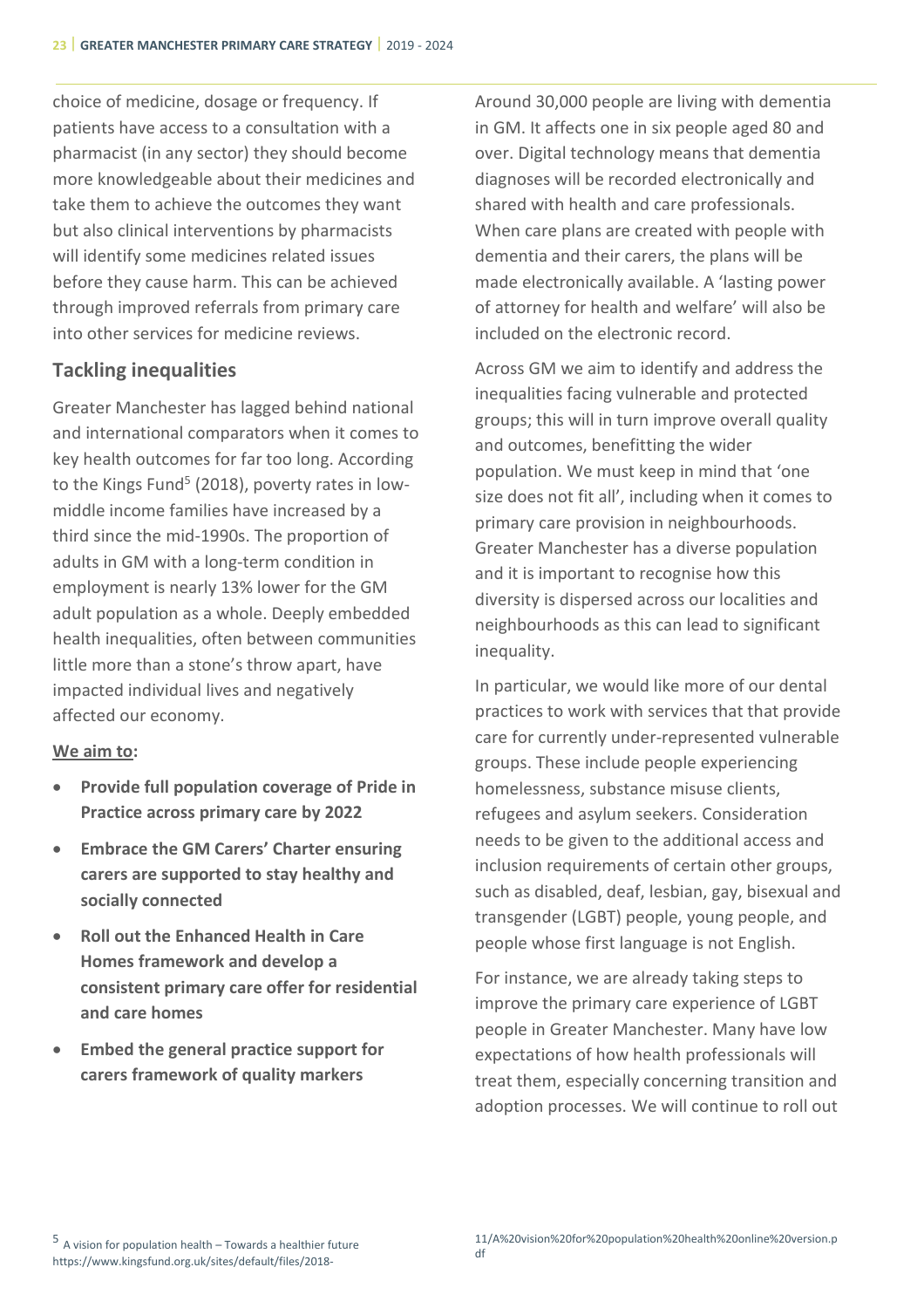Pride in Practice, a quality assurance support service created by the LGBT Foundation to help GP practices, dentists, pharmacies, and optometrists effectively and confidently meet the needs of their lesbian, gay, bisexual and transgender (LGBT) patients. Since 2016, Pride in Practice has already offered ongoing advice and support to c25% of primary care providers Greater Manchester, including training for clinicians, practice managers and other staff. The ambition is to have 100% coverage by 2022.

We will improve our support for veterans and their families, ensuring that veteran and reservists are recorded on practice-based systems as a minimum. As described in the NHS Long Term Plan, GP practices will undertake the Military Veterans Awareness Accreditation Scheme.

One in 10 people are known to be carers in Greater Manchester, yet there are many more who are unknown. Out of the 280,000 carers that we know about in GM, 70,000 of them spend 50 hours per week as carers. We believe that carers should be respected, valued and supported equally in their caring role, as experts for those they care for and as individuals in their own right. We will support the Greater Manchester Carers Charter<sup>6</sup>, ensuring carers are identified as early as possible, have better access to annual health checks and supported to stay healthy and socially connected.

Across England, one in seven people aged 85 and over is living permanently in a care home. Building on the Enhanced Health in Care Homes Framework to include all of primary care, will create a comprehensive primary care offer that is person centred, focuses on holistic needs, prevention and proactive care and continuity of care. There are several tried and tested programmes across GM that support care

homes. GM can learn from the best, such as 'Digital Pete' a nurse-led telemedicine service in Tameside and Glossop and scale up where possible.

#### **Support for primary care excellence**

There is an opportunity to expand the GP Excellence programme from its focus on general medical services to all primary care provision in Greater Manchester.

#### **We aim to:**

- **Continue to roll out the GP Excellence programme**
- **Develop a model for GM Primary Care Excellence**

The GP Excellence Programme, which we have offered in partnership with the Royal College of General Practitioners (RCGP) since 2017, currently supports general practices to become more sustainable, resilient and better placed to tackle the challenges they face now and into the future, and to secure continuing high-quality care for patients.

GP Excellence delivers a range of support to practices to help them through each stage of quality improvement, from 'rescue' to 'excellence'. As well as information, resources and tools, it offers access to peer support and opportunities to share good practice and innovation. Over time the programme creates positive engagement across the Greater Manchester system and develops an 'improvement culture' among practices.

GP Excellence supplements existing mechanisms of support and works with our localities to ensure that it aligns with other quality improvement initiatives. A future ambition of the programme is to develop more research and evaluation expertise to develop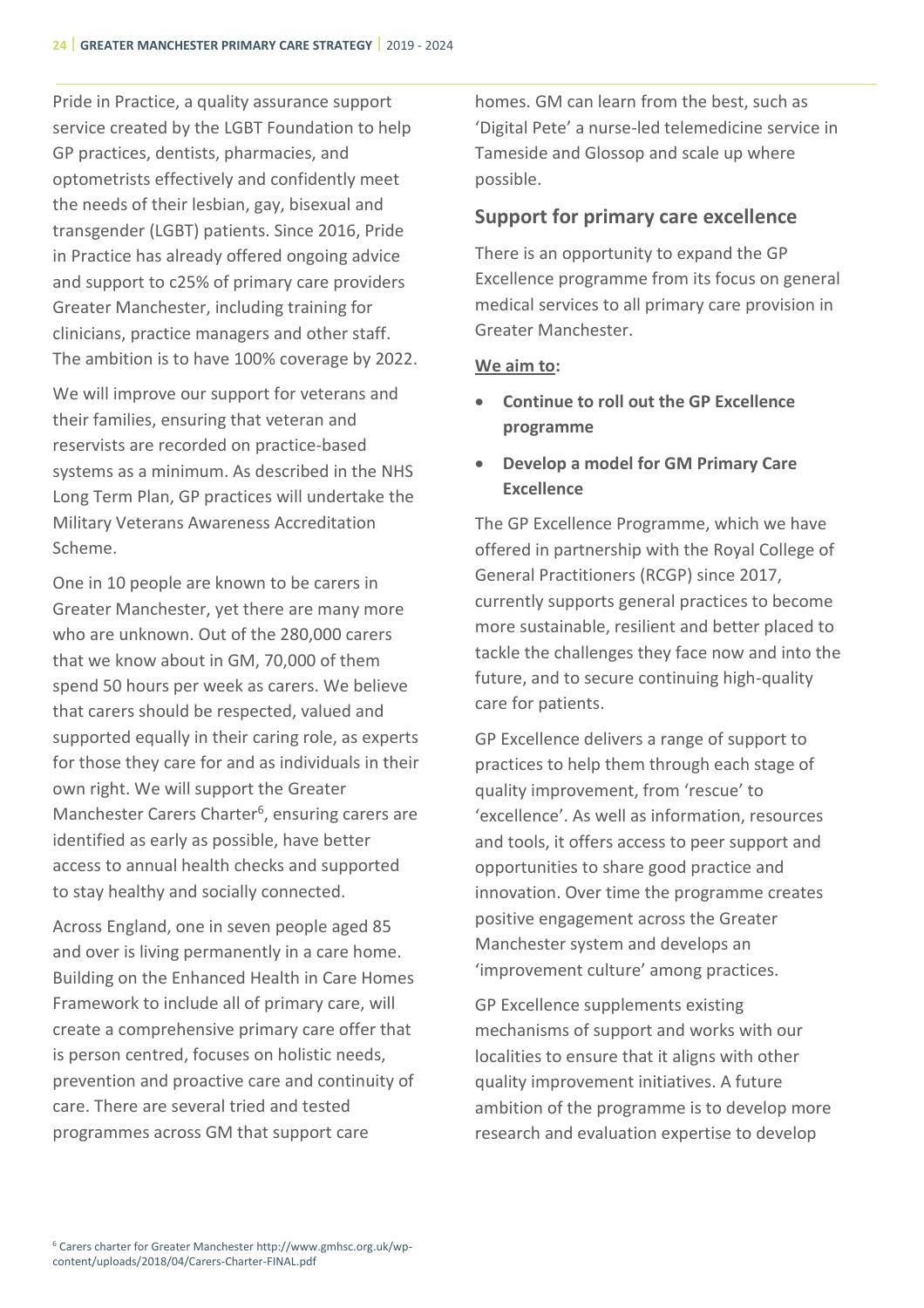real world evaluations of innovations into working life.

We now plan to build on the principles of GP Excellence and the GM Health Care Academy to create an extended 'GM Primary Care Excellence' programme that offers similar packages of support and development to all Greater Manchester dentistry, eye health and pharmacy providers and workforce.

# **Using information for improvement**

Accessing and gathering data and intelligence about primary care services and the people who work in and use them, will enable that information to be used more effectively to support improvement.

All primary care providers to understand what is happening to patients and where we might need to shape services to meet their needs going forward. We will improve the quality of our data across primary care.

# **We aim to:**

- **Use near real-time data at a practice, neighbourhood, locality and GM level to make tactical decisions and deliver the highest quality patient care possible**
- **Develop an automated workforce data collection tool to understand our workforce and plan accordingly**
- **Take the learning from the Electronic Pharmacy Referral System pilot and scale up across Greater Manchester**

We will build on existing data we have from various sources, such as the Quality and Outcomes Frameworks (QOF), public health, the national GP Patient Satisfaction survey, Community Pharmacy Patient Questionnaire and the Care Quality Commission (CQC), to include information for the whole of primary care.

Working with data and technology to better understand our workforce, enable GM and

localities to plan for future models of care. Primary care providers will work closely to undertake system-wide workforce planning, making use of population health and activity trends, provide an understanding of the skills and competencies needed to deliver current and future primary care, enable a baseline of the current workforce to be established, and highlight the gaps in workforce and the most appropriate methods to fill those gaps.

# **Seamless care**

Between 30-70% of patients experience an error or unintended change to their medications when transferred across care settings. Issues often occur when patients are discharged from secondary care back to primary care. The electronic pharmacy referral system will improve the transfer of information about medicines from a secondary care setting into the community. This will ensure that appropriate patients are signposted to supportive pharmacy services following their discharge from hospital. The referral system has the potential to improve medicine optimisation, reduce medication errors during transfers of care, reduce medication wastage, reduce nonelective admissions and improve efficiency.

Many optical practices have retinal imaging or scanning equipment, however if an abnormality is detected the patient is referred to secondary care to have repeat images and reviews from ophthalmologists. By enabling the transfer images between primary and secondary care would reduce false positive referrals and reduce the burden on secondary care with more people seen in the community.

# **Raising medical standards**

Evidence based interventions, applied across primary care are essential to transform the health and wellbeing of the population.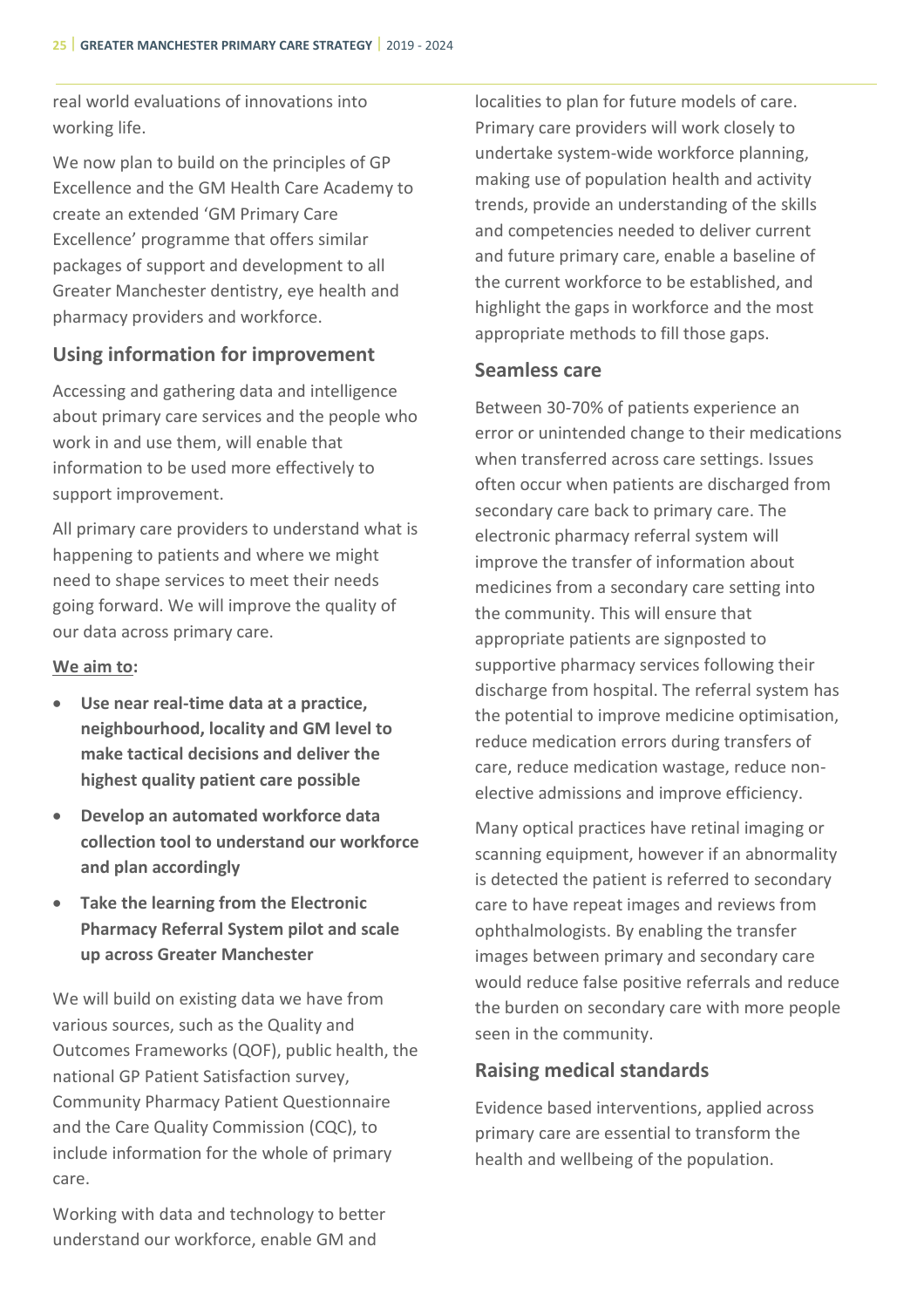#### **We aim to:**

- **Review the implementation of the GM Primary Care Medical Standards and ensure the learning is shared**
- **Refresh the primary care standard ensuring they are outcomes based**

Nine primary care medical standards were collectively developed in Greater Manchester, based on recognised evidence and reasoning.

The roll-out of the refreshed standards (implementation commenced from April 2018) focused on quality improvement and the delivery of outcomes for the population, rather than processes. We believe this contributes to real health outcomes, drives workforce transformation, and ensures seldom-heard groups are included. The standards also encouraged the use of data and intelligence to drive improvement and facilitate collaborative working. Importantly, the standards allowed each of the localities to achieve the same outcomes through different routes, taking into account practices working together or working with other primary care professionals. This moved the emphasis away from process and focused on the patient outcomes that really matter.

The emergence of PCNs and neighbourhood working provides an opportunity to review and strengthen the GM standards, ensuring they are even more outcomes focused, able to be delivered by anyone in a neighbourhood, but able to identify and reduce individual provider variation in a neighbourhood.

#### **The GM Primary Care Medical Standards:**

- **1. Improving access and responsiveness in general practice**
- **2. Improving health outcomes for patients with mental illness, dementia and learning disabilities and military veterans**
- **3. Improving cancer survival rates and earlier diagnosis**
- **4. Ensuring a proactive approach to health improvement and early detection of disease**
- **5. Improving the health and wellbeing of carers**
- **6. Improving outcomes for people with a long-term condition**
- **7. Embedding a culture of safety**
- **8. Improving outcomes in children, especially those with asthma**
- **9. Proactive disease management to Improve outcomes**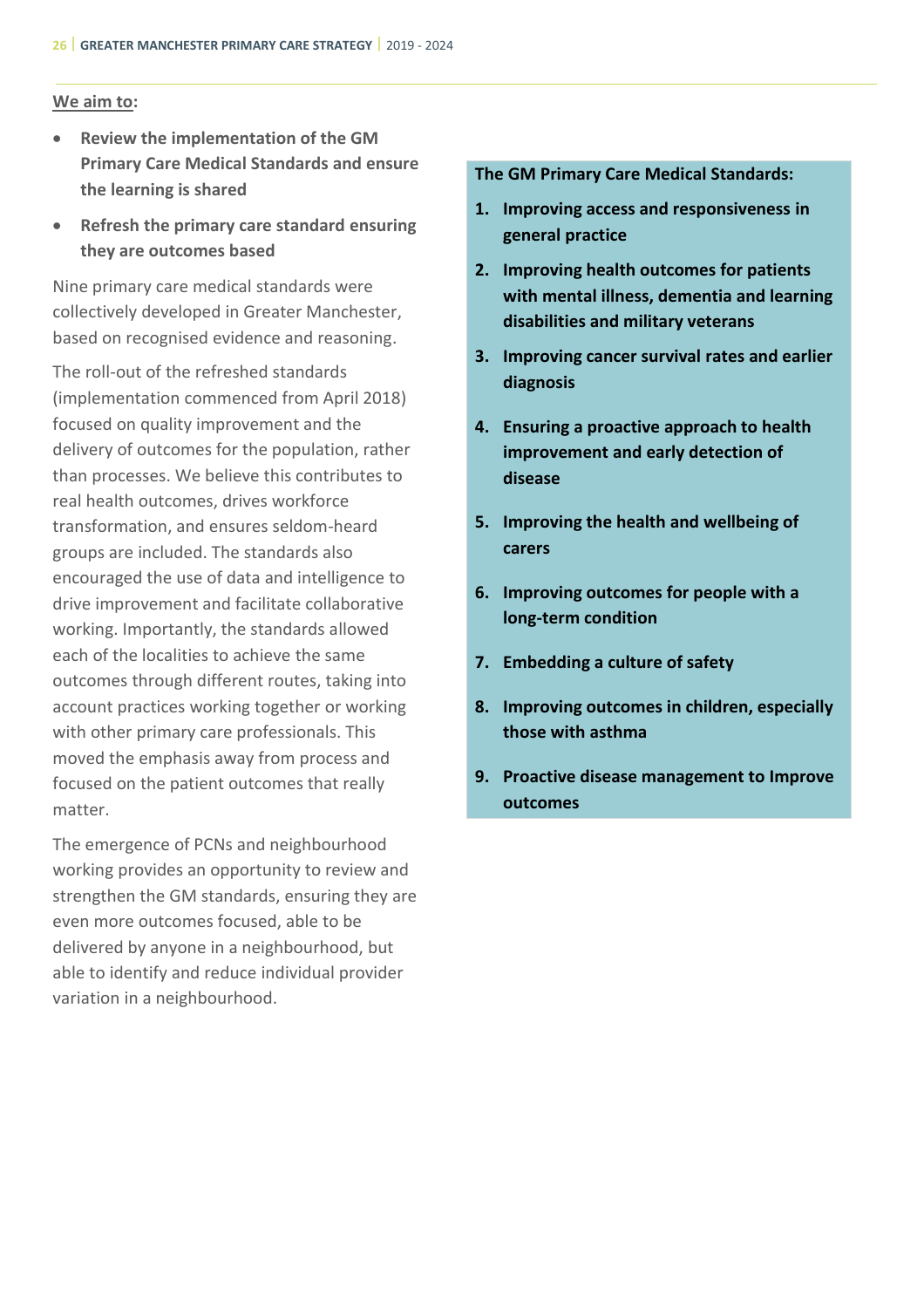# <span id="page-31-0"></span>**SUSTAINABLE PRIMARY CARE**

Primary care should be the best possible, most suitable, primary care for the 2.8 million population of Greater Manchester, ensuring it is adaptable and has underlying support to continue to be so for many years to come.

However, certain things are necessary to achieve this level of sustainability. First and foremost is having the right number and type of organisations and workforce to provide primary care. Primary care needs leaders who can develop systems and local responses fit for both current and future needs. It must have the infrastructure in place to meet the changing demands of primary care provision as it evolves over time. The GM primary care workforce strategy describes in detail, the plans for workforce. The implementation will begin to address the GM workforce challenges as well as prepare the workforce to adapt to new ways of working in the future.

# **We aim to:**

- **Implement the Greater Manchester Primary Care Workforce Strategy**
- **Take the learning from the NHS England Regional GP Retention and International GP Recruitment programmes to extend to other key roles and scale up across Greater Manchester**
- **Review the impact of the implementation of the GM Primary Care Reform Programme and share the learning**

# **Environmental Sustainability**

The Greater Manchester Health and Social Care Partnership (GMHSCP) recognises that climate change and environmental degradation are unprecedented threats to our health and wellbeing. To ensure the system is able to meet the primary care needs of the population, we

recognise that GM must be a healthy place to live and work and addressing these wider environmental issues is necessary to achieve this goal. Greater Manchester is working hard to tackle air pollution, which contributes to 1200 deaths a year in GM and a wide range of health conditions. GM has also outlined ambitions for carbon neutrality and other environmental goals that will impact service delivery as the NHS reduces our carbon footprint.

However, we know that addressing environmental issues represents our greatest opportunity to improve population health and primary care will play a crucial role in these efforts. For example, primary care professionals can make recommendations to individuals for changes in behaviour that have environmental co-benefits. e.g. they can recommend increasing physical activity by shifting from motorised to active transport, healthier diets with low environmental impact including little or no red meat and high fruit and vegetable intake, and family planning. Changes in health care provision models can also have significant impacts on the environment. Engagement with patients using the new NICE guidelines on inhaler usage can have significant impacts on the release of greenhouse gases and the adoption of digital technology and the development of co-ordinated services bringing care closer to home will make efficient use of resources as well as reduce duplication of effort and travelling time. Primary care providers will also be key in the care or increased preparedness for vulnerable populations during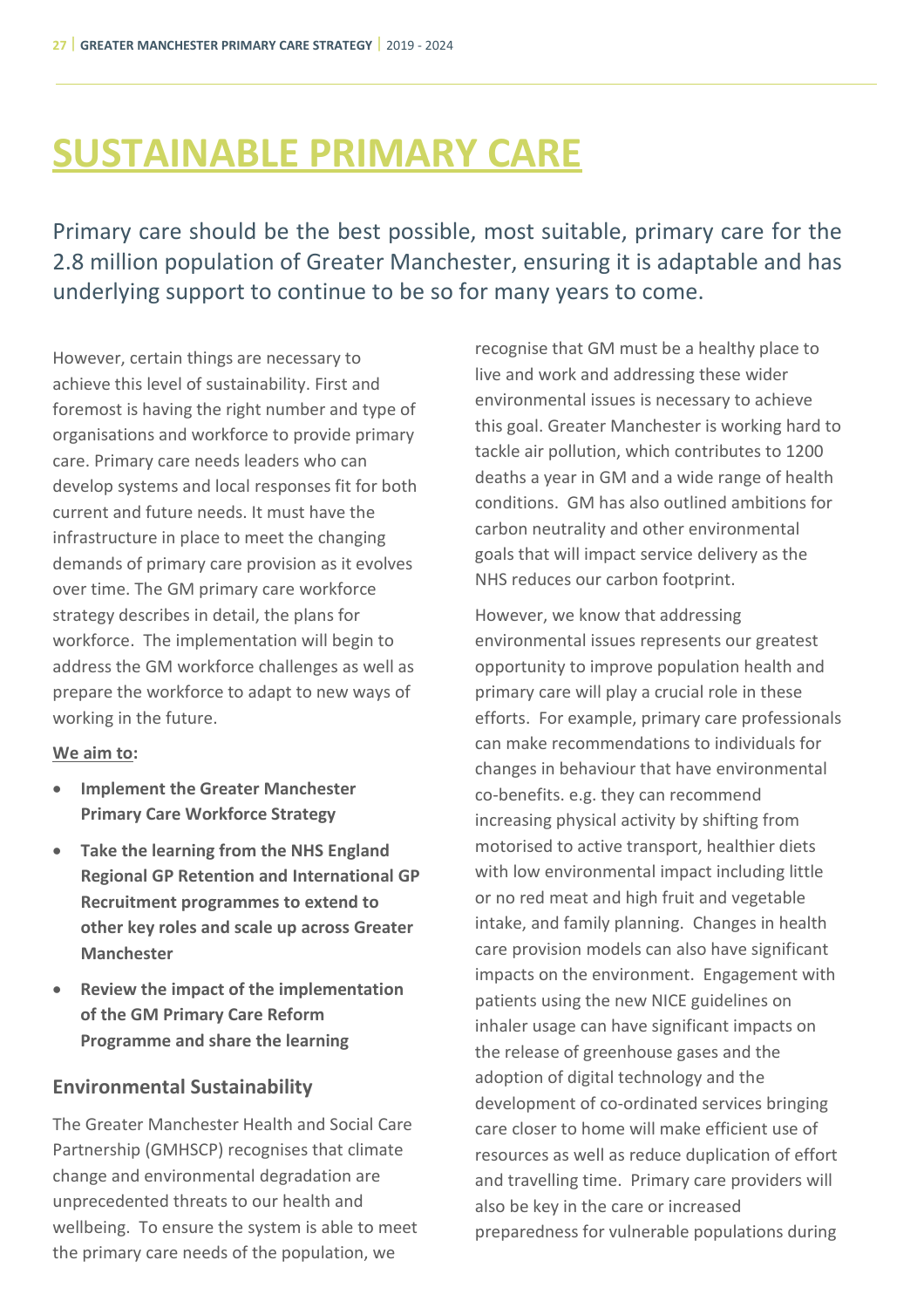the extreme weather events we are experiencing as a result of climate change.

# **Workforce**

Primary care will not achieve its plans for transformation without a sustainable workforce. Consideration will be given to the shape of primary care teams and whether these are still appropriate for the population. It is likely that primary care will look very different in the future, which Is already evident with the emergence of multidisciplinary, neighbourhood working. The GM primary care workforce strategy will tackle workforce challenges and develop a workforce that is fit for the future.

#### **We aim to:**

- **Establish an integrated training academy in each locality**
- **Continuously engage with local primary care clinicians**
- **Embed a number of new roles including Nurse Associates, Physician Associates and apprenticeships**
- **Explore the opportunity for pharmacy technician led services to free up the pharmacists' time**
- **Continue to maximise the opportunities in general practice through 'return to practice', 'retire and return' programmes, and greater utilisation of the General Practice Nurse Resource Pack**

Recruitment and retention continue to be a challenge in a number of key roles including GPs, Practice Nurses and Dental Dractice Nurses. Across GM we will explore ways to increase capacity in primary care by utilising the vast range of skills of the wider primary care workforce out in the community, meaning general practice does not always need to be the first point of contact.

We want being part of the Greater Manchester primary care workforce to be seen as the 'career of choice' and believe the changes we have planned will help to attract and retain the best talent by providing flexible, multidisciplinary work options and opportunities for development and career progression.

In the future, care may be delivered in nontraditional settings, with blurred boundaries between primary care, community services, secondary care and the VCSE sector. We already have key roles such as general practitioners and pharmacists working in care home settings and emergency departments enhancing patient pathways.

The primary care workforce will be much broader in terms of skills and roles, crossing traditional boundaries of primary, community and secondary care.

We would like to see Integrated Training Hubs, spanning the breadth of primary care, in all 10 localities. This could be through the existing Enhanced Training Hubs, GP Federation or the Academy model and would provide the career and skills development of all staff, reducing the burden on individual practices or providers. These training hubs will provide an opportunity, working closely with Health Education England, to meet the educational and training needs of the multidisciplinary primary care workforce, working closely with PCNs and neighbourhoods to enable regular training rotations through primary care. These training hubs would also work closely with providers to facilitate consistent mandatory training and be supported by the Greater Manchester Training Hub.

Plans for the future will focus on developing talent and leadership across Greater Manchester primary care. This will involve investing in training and development, apprenticeships and addressing skills gaps through more flexible and integrated ways of working.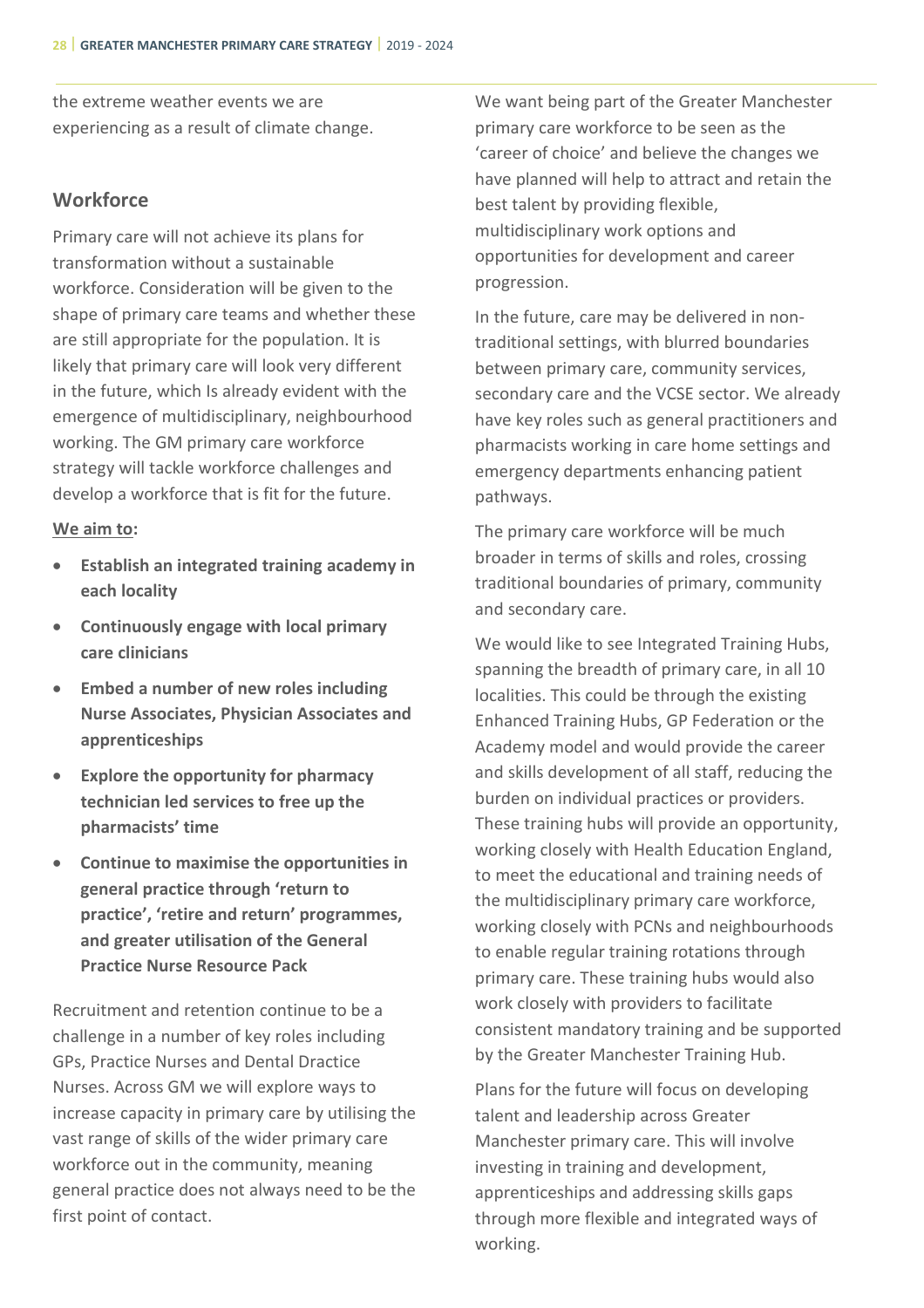Where possible development of the care workforce will happen in partnership with other Greater Manchester public services, and also take advantage of the greater resources larger organisations have for organisational development.

#### **HMR Primary Care Academy**

Heywood, Middleton and Rochdale (HMR) has a diverse population which is growing in complexity. Alongside this, practices are faced with increased workload, funding pressures and difficulty in recruitment.

HMR CCG commissioned the HMR Primary Care Academy delivered by the One Rochdale Local Care Organisation and Rochdale Health Alliance (the local GP Federation).

One solution included promoting Rochdale as the employment destination of choice, highlighting the opportunities that exist within the borough.

- Liaising with local education providers
- Influencing educational programmes
- Promoting HMR as the destination of choice

As a result, the locality has a greater understanding of the issues that attract and deter people from coming to HMR.

#### **Improved relationships**

The way providers work together in providing care to patients and communicating with each other is essential to providing an integrated, coordinated, person-centred approach. Good person-centred care requires close collaboration between a range of multidisciplinary professionals to ensure care Is co-ordinated, appropriate, timely, avoids duplication or unnecessary interventions, and is cost effective. This is especially important across organisational and professional boundaries where technical, cultural and financial barriers that hinder effective communication.

There are not many opportunities for health and care professionals from different

organisations, such as GPs and consultants, to meet. This reduces the potential for building understanding of each other's roles in order to share perspectives and problem solve.

#### **We aim to:**

• **Create opportunities to improve interprofessional relationships between the primary, community and secondary workforce**

With highly skilled staff and effective technology, holistic health and care can be provided in the community in ways that are easier for people to access. In order to reduce demand on acute hospital services health and care services will need to be much better integrated and co-ordinated, ensuring care is received in the right place at the right time.

# **Strengthening system leadership**

Primary care leaders in GM will need specific expertise required to lead a 'place' across organisational and professional boundaries, and a system in which people take priority over process.

# **We aim to:**

• **Facilitate organisational development and leadership development across the whole of primary care**

GM is developing programmes that supports emerging primary care system leaders to develop the skills and knowledge they will need. For instance, they will have to focus more on approaches that draw on local strengths.

The changing shape of primary care in Greater Manchester will present challenges to existing provider organisation models. This means we need to pay particular attention to our providers, their views and future development.

Given the breadth of providers and volume of service delivery in primary care, we will build effective engagement mechanisms so that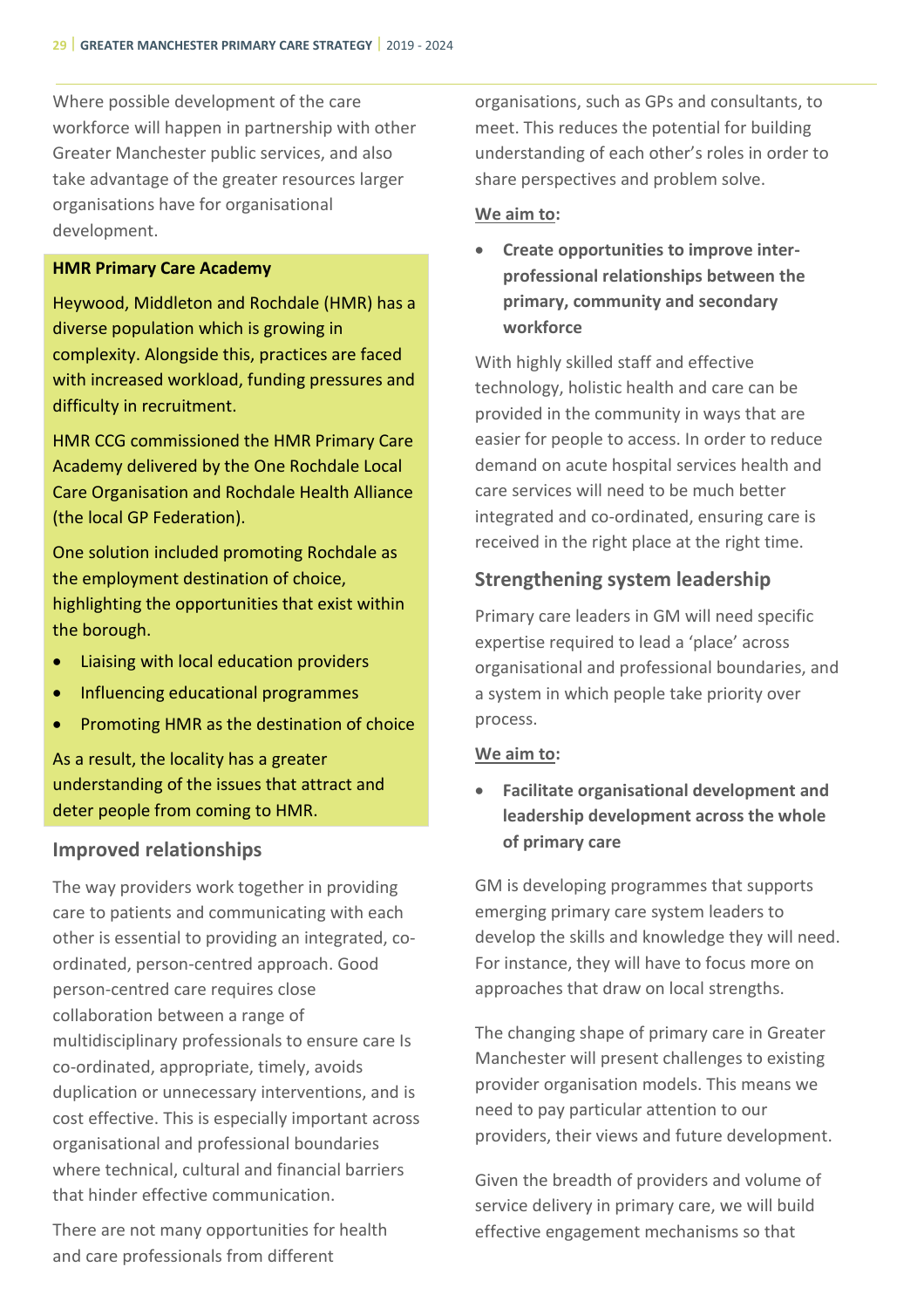primary care has a consistent representative voice.

The Primary Care Provider Board will continue to be integral in ensuring that to ensure primary care is front and centre in considering the opportunities and implications of strategic change. The discipline-specific boards for general practice, pharmacy, optometry and dental, will continue to facilitate wider engagement (in conjunction with local professional networks). The GM Local Leaders Network will also continue to support primary care network and neighbourhood clinical leads.

Engagement with the workforce to support them through this period of culture change, will be essential in order to provide the necessary tools and competencies to enable new ways of working.

# **Care closer to home**

Increasingly primary care providers are expanding their services to accommodate the needs of patients who would previously have been treated in hospital.

Over 90% of dental activity already takes place outside the hospital setting. Delivery of dental services in the community, where possible and appropriate, is supported through the demand management approach of Greater Manchester dental referral management and embedding clinical pathway models delivered by the GM dental managed clinical networks.

Population-level services are both cost effective and make a real difference to local people. Primary care providers have the necessary skills and competencies to deliver a range of services in the community may have traditionally been provided in hospital.

Provision of minor conditions, glaucoma repeat measures and pre and post cataract referrals will become commonplace in the community, as will 'eye tests made easy' for people with a

moderate or severe learning disability who would benefit from adjustments such as an advance visit, easy read paperwork and longer appointments with a specially trained optician Other services such as dermatology, endoscopy, chemotherapy and musculoskeletal clinics will also be more accessible in the community. These are just a few examples of where secondary, community and primary care can work collectively to deliver services closer to home.

GM will support more of the workforce including nurses, pharmacists, optometrists, physiotherapists and optometrists to become independent prescribers. This will improve people's access to treatment, making it easier for them to access medication.

# **Infrastructure**

Developing and modernising the infrastructure across the whole of primary care will enable the improvement of local communities.

For primary care to succeed, It will need to have the infrastructure to support new forms of provision and services, including suitable locations and premises (our estate), funded by targeted investment, training to develop the primary care workforce, and technology to enable planned changes. However, we do note that national capital funding for estates development is limited and currently only for general practice and not primary care dental, optometry of pharmacy services.

# **Space for staff and training**

The expansion of the primary care workforce into new professions places a huge burden on the general practice estate, which was built when training was restricted to a few disciplines on a one-on-one basis.

For example, there are advanced practice-based attachments throughout Medical School, Foundation years and in the Specialist Trainee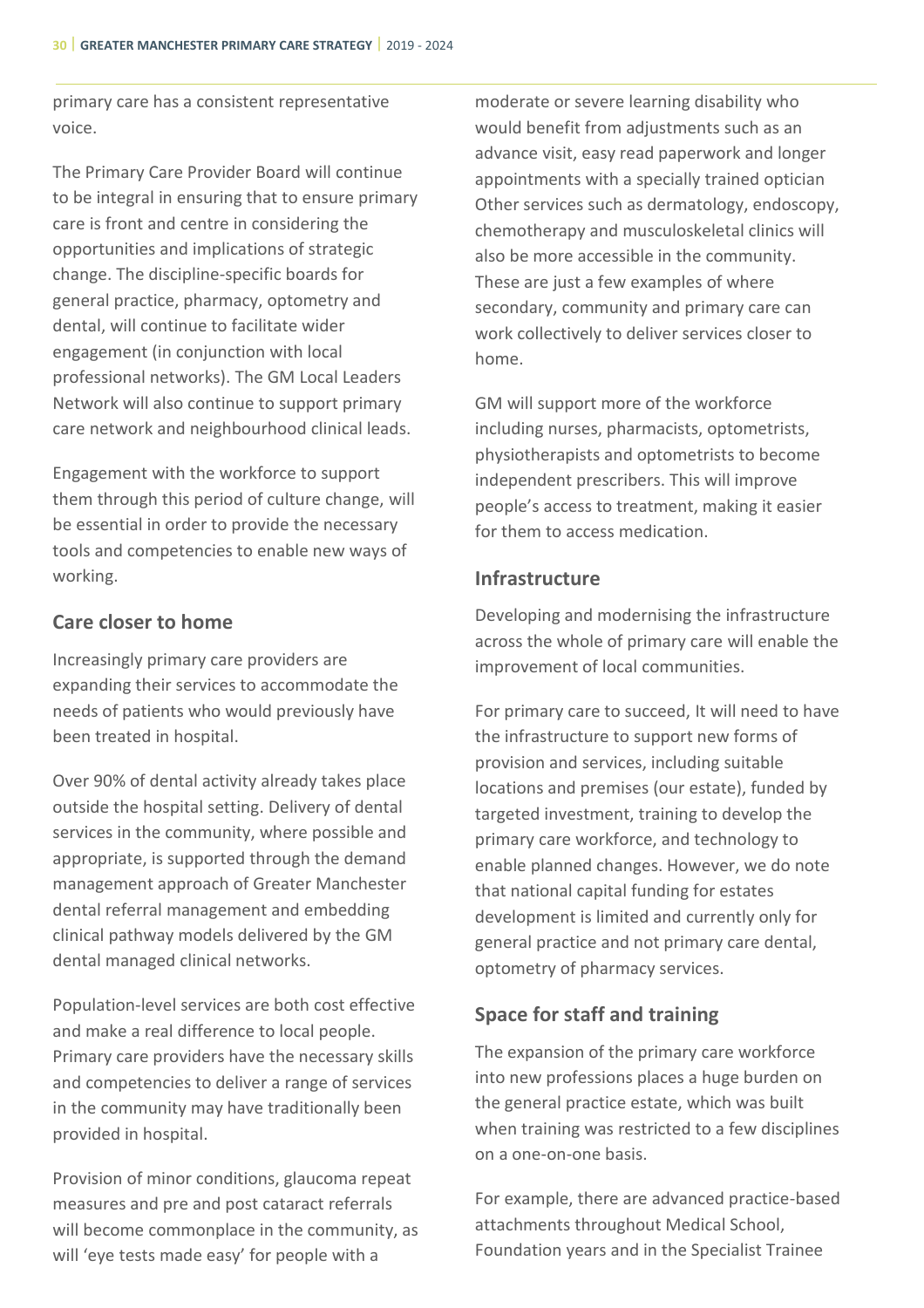<span id="page-35-0"></span>years. Alongside the GP training, practices now contribute to the community development of nursing and pharmacy prescribers, practicebased Paramedics, Physiotherapy First, Community Navigators, Physician Associates and Nurse Assistants. Even at a neighbourhood level, this requires more physical space.

The nature of our interactions with patients have also changed over time and a lack of provision of such space for link workers, voluntary sector and social provision to work beside health and changes to health delivery such as group consultations will require us to think differently about how we utilise our estate and local assets.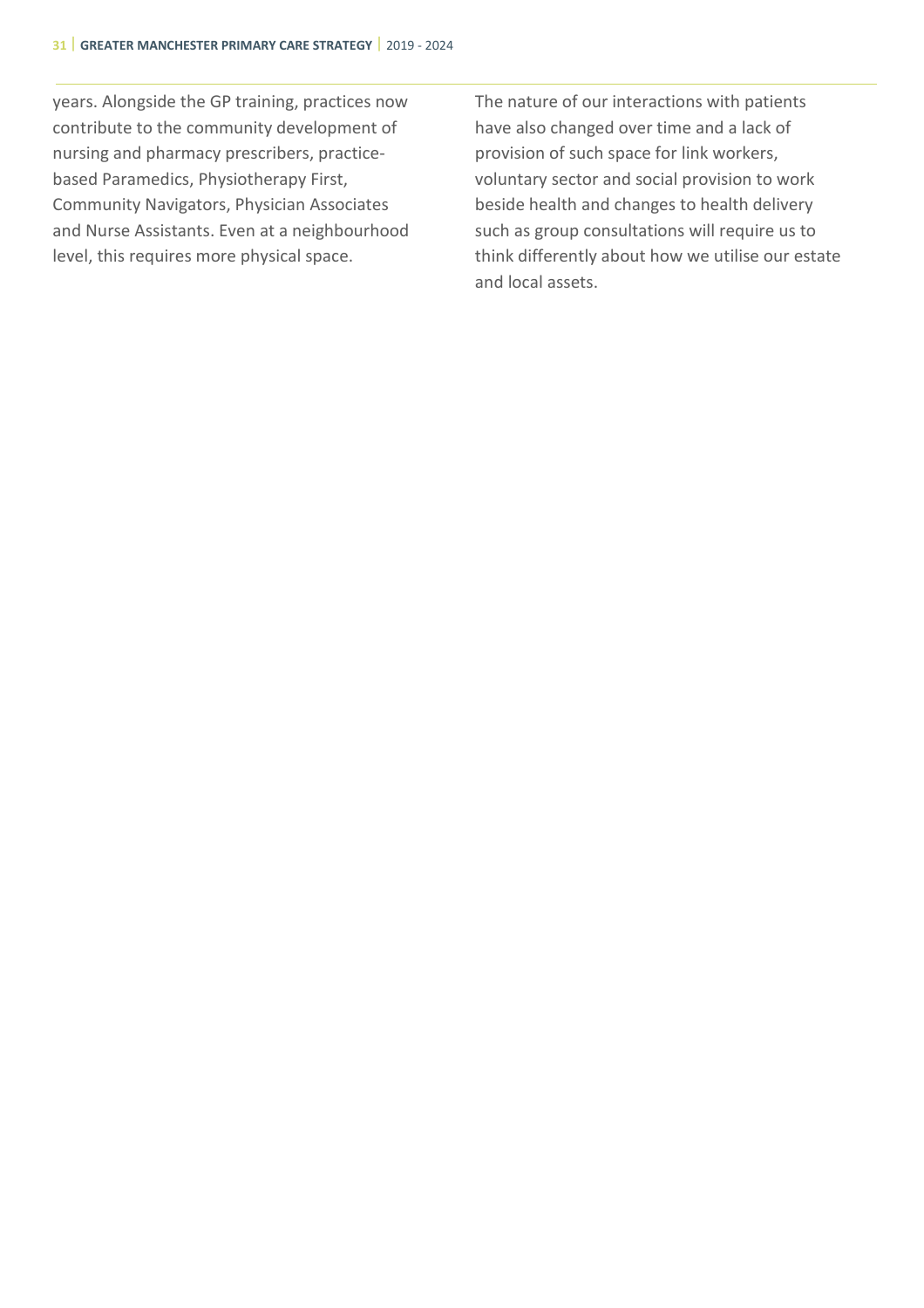# **HOW WE WILL DELIVER THE STRATEGY**

Implementing the vision means people will be able to access a greater range of health services locally, including specialist consultation, diagnostics, urgent care and non-medical care. The GM primary care workforce will experience greater resilience and improved work- life balance. Across Greater Manchester there will be a wider range of services delivered in the community.

The implementation of this strategy will be locality driven. However, it may make more sense that some initiatives are delivered once at a Greater Manchester level. The design and delivery of the strategy will happen at a system wide level.

The primary care team of the Greater Manchester Health and Social Care Partnership will work with stakeholders to deliver the ambition to transform primary care. A 3-5 year implementation plan will developed by the system (including both commissioners and providers). A series of process, output and outcome measures will be in place in order to quantify the benefits that result from the transformation of primary care.